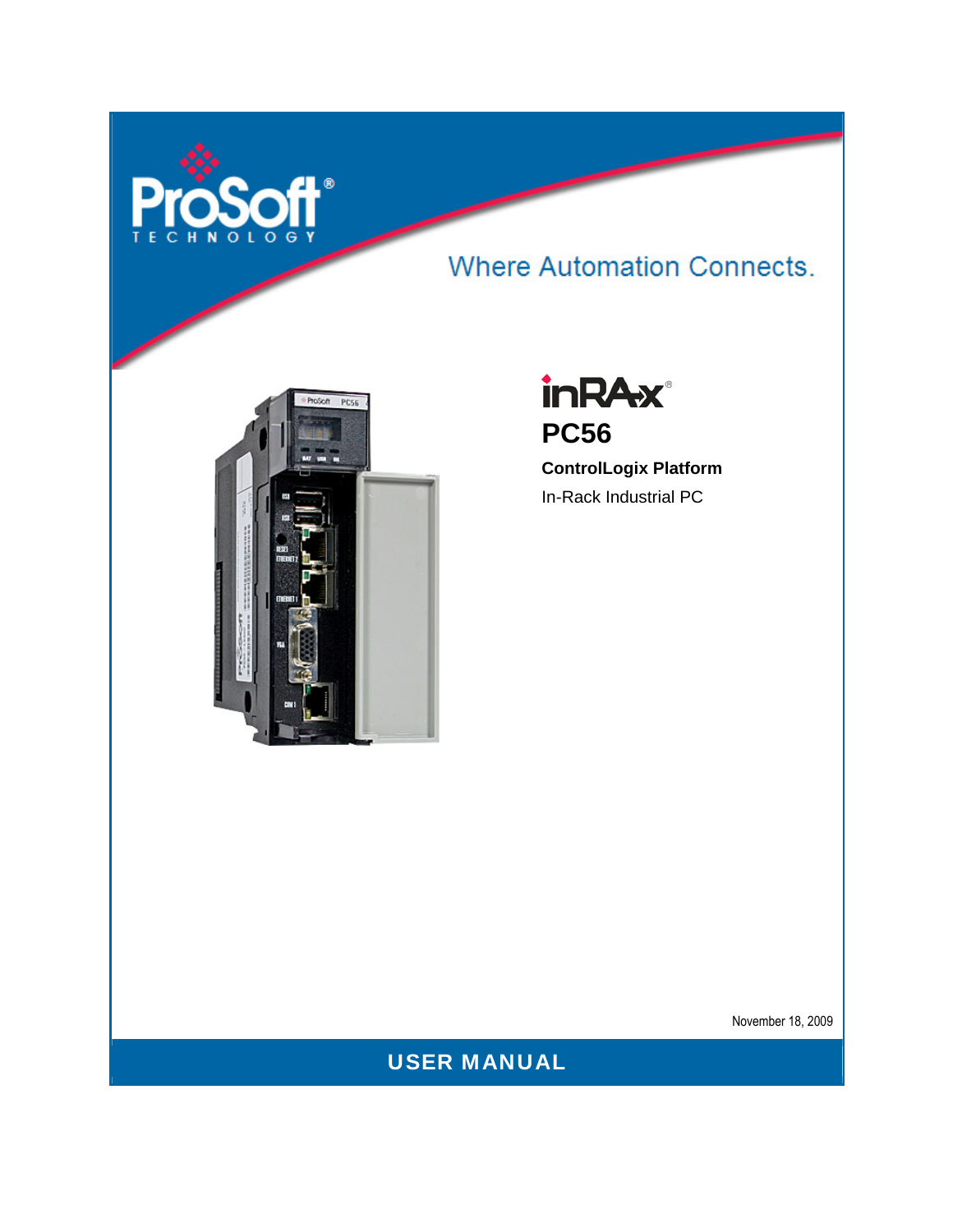### <span id="page-1-0"></span>**PC56 Modules**

WARNING - EXPLOSION HAZARD - DO NOT DISCONNECT EQUIPMENT UNLESS POWER HAS BEEN SWITCHED OFF OR THE AREA IS KNOWN TO BE NON-HAZARDOUS.

AVERTISSEMENT - RISQUE D'EXPLOSION - AVANT DE DÉCONNECTER L'EQUIPMENT, COUPER LE COURANT OU S'ASSURER QUE L'EMPLACEMENT EST DÉSIGNÉ NON DANGEREUX.

Temp Code T5

 $II$  3 G

Ex nA IIC T5 X

 $0^{\circ}$  C <= Ta <=  $60^{\circ}$  C

- II Equipment intended for above ground use (not for use in mines).
- 3 Category 3 equipment, investigated for normal operation only.
- G Equipment protected against explosive gasses.

## **Warnings**

#### **ATEX Warnings and Conditions of Safe Usage:**

Power, Input, and Output (I/O) wiring must be in accordance with the authority having jurisdiction

- **A** Warning Explosion Hazard When in hazardous locations, turn off power before replacing or wiring modules.
- **B** Warning Explosion Hazard Do not disconnect equipment unless power has been switched off or the area is known to be non-hazardous.
- **C** These products are intended to be mounted in an IP54 enclosure. The devices shall provide external means to prevent the rated voltage being exceeded by transient disturbances of more than 40%. This device must be used only with ATEX certified backplanes.
- **D** DO NOT OPEN WHEN ENERGIZED.

#### **Electrical Ratings**

- Backplane Current Load on PC56: 1A @ 5 V DC
- Backplane Current Load on IDE: 1A @ 5 V DC
- Operating Temperature: 0 to 60°C (32 to 140°F)
- Storage Temperature: -40 to 85°C (-40 to 185°F)
- Shock: 30g Operational; 50g non-operational; Vibration: 5 g from 10 to 150 Hz
- Relative Humidity 5% to 95% (non-condensing)
- All phase conductor sizes must be at least 1.3 mm(squared) and all earth ground conductors must be at least 4mm(squared).

#### **Markings:**

243333

| CSA/cUL                 | C22.2 No. 213-1987           |
|-------------------------|------------------------------|
| <b>CSA CB Certified</b> | IEC61010                     |
| <b>ATEX</b>             | EN60079-0 Category 3, Zone 2 |
|                         | EN60079-15                   |
|                         |                              |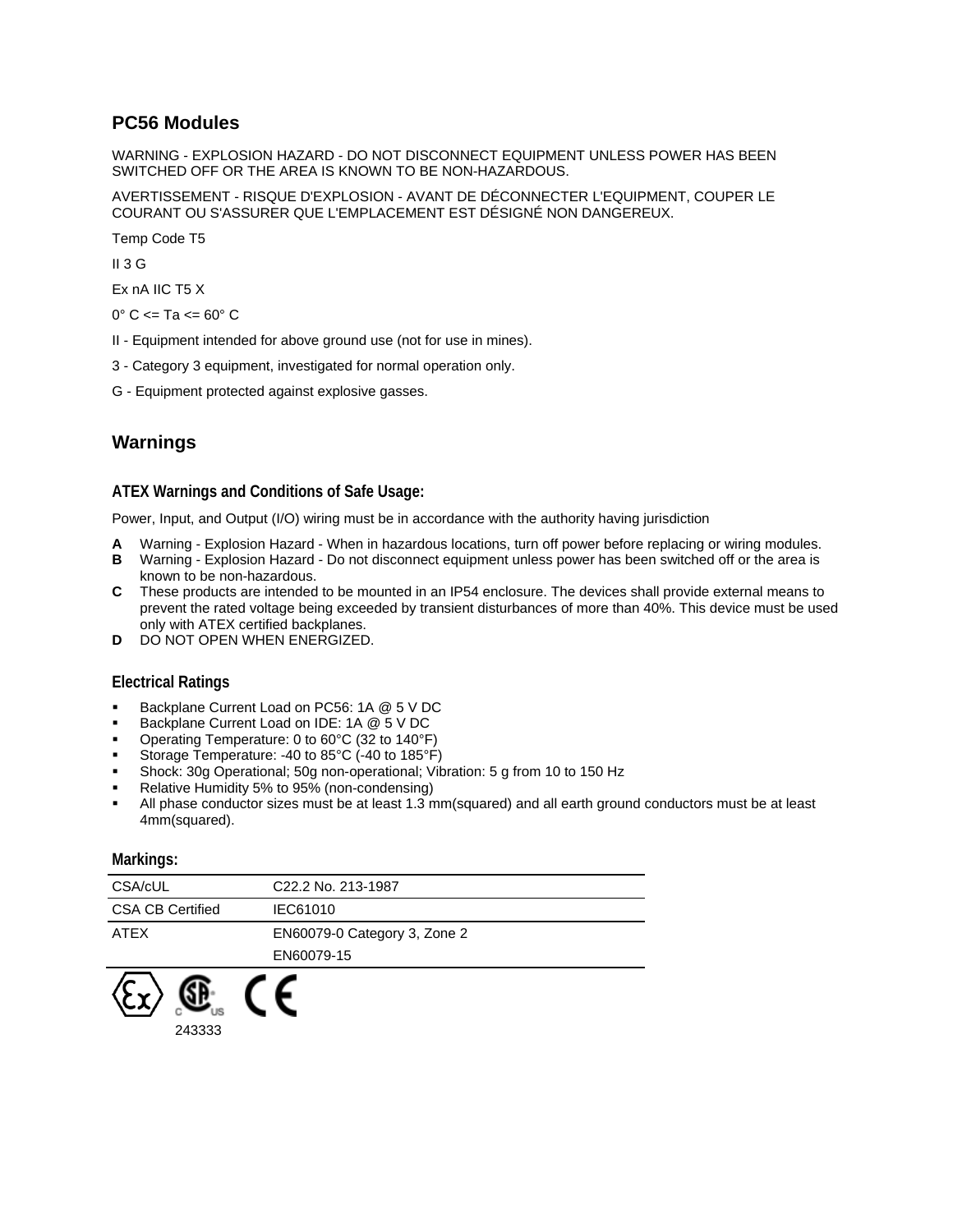### <span id="page-2-0"></span>**PC56™ Battery Warning**

PC56 CMOS BIOS settings are protected by a rechargeable battery during power-down situations. The battery must be fully charged before you change BIOS settings. You must keep the unit powered up for a full 20 hours in order to obtain full charge capacity. If the battery is not fully charged, changes to BIOS settings may be lost when the PC56 is removed from its power source. In this situation, the PC56 reverts to its default BIOS settings when power is reapplied.

If the battery is discharged, or the battery enable jumper is removed, the BAT LED will be illuminated red. A fully charged battery should maintain the BIOS settings for 15 days without power.

## **Your Feedback Please**

We always want you to feel that you made the right decision to use our products. If you have suggestions, comments, compliments or complaints about the product, documentation, or support, please write or call us.

#### **ProSoft Technology**

5201 Truxtun Ave., 3rd Floor Bakersfield, CA 93309 +1 (661) 716-5100 +1 (661) 716-5101 (Fax) www.prosoft-technology.com support@prosoft-technology.com

Copyright © ProSoft Technology, Inc. 2009. All Rights Reserved.

PC56 User Manual November 18, 2009

ProSoft Technology  $^\circledast$ , ProLinx  $^\circledast$ , inRAx  $^\circledast$ , ProTalk $^\circledast$ , and RadioLinx  $^\circledast$  are Registered Trademarks of ProSoft Technology, Inc. All other brand or product names are or may be trademarks of, and are used to identify products and services of, their respective owners.

# **ProSoft Technology® Product Documentation**

In an effort to conserve paper, ProSoft Technology no longer includes printed manuals with our product shipments. User Manuals, Datasheets, Sample Ladder Files, and Configuration Files are provided on the enclosed CD-ROM, and are available at no charge from our web site: www.prosoft-technology.com

Printed documentation is available for purchase. Contact ProSoft Technology for pricing and availability.

North America: +1.661.716.5100

Asia Pacific: +603.7724.2080

Europe, Middle East, Africa: +33 (0) 5.3436.87.20

Latin America: +1.281.298.9109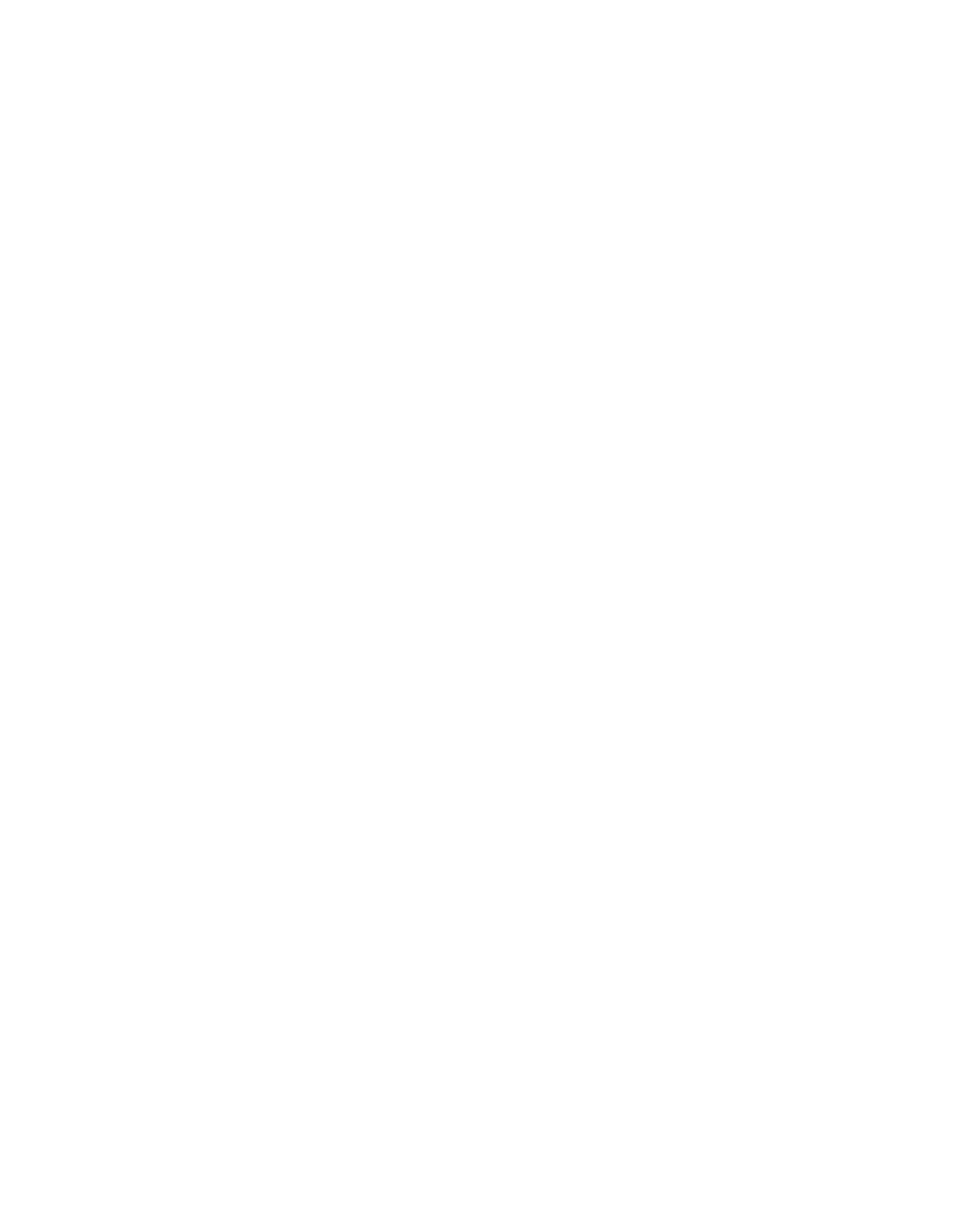# **Contents**

| 1            | <b>Using This Manual</b><br><u> 1989 - Johann Barn, mars ann an t-Amhain an t-Amhain an t-Amhain an t-Amhain an t-Amhain an t-Amhain an t-Amh</u> | 7  |
|--------------|---------------------------------------------------------------------------------------------------------------------------------------------------|----|
|              | 1.1                                                                                                                                               |    |
|              | 1.2                                                                                                                                               |    |
|              | 1.3                                                                                                                                               |    |
| $\mathbf{2}$ | <b>Introducing PC56</b>                                                                                                                           | 11 |
|              | 2.1                                                                                                                                               |    |
|              |                                                                                                                                                   |    |
| $\mathbf{3}$ | <b>Installing PC56</b>                                                                                                                            | 15 |
|              | 3.1                                                                                                                                               |    |
|              | 3.2                                                                                                                                               |    |
| 4            | <b>Reset, Auxiliary Timers and PCI Information</b>                                                                                                | 17 |
|              |                                                                                                                                                   |    |
|              | 4.1                                                                                                                                               |    |
|              | 4.2                                                                                                                                               |    |
| 5            | <b>Troubleshooting</b>                                                                                                                            | 19 |
|              | 5.1                                                                                                                                               |    |
| 6            | <b>Reference</b>                                                                                                                                  | 21 |
|              |                                                                                                                                                   |    |
|              | 6.1<br>6.2                                                                                                                                        |    |
|              |                                                                                                                                                   |    |
| 7            | <b>Support, Service &amp; Warranty</b>                                                                                                            | 27 |
|              | 7.1                                                                                                                                               |    |
|              | 7.2                                                                                                                                               |    |
|              | 7.3                                                                                                                                               |    |
|              | <b>Index</b>                                                                                                                                      | 33 |
|              |                                                                                                                                                   |    |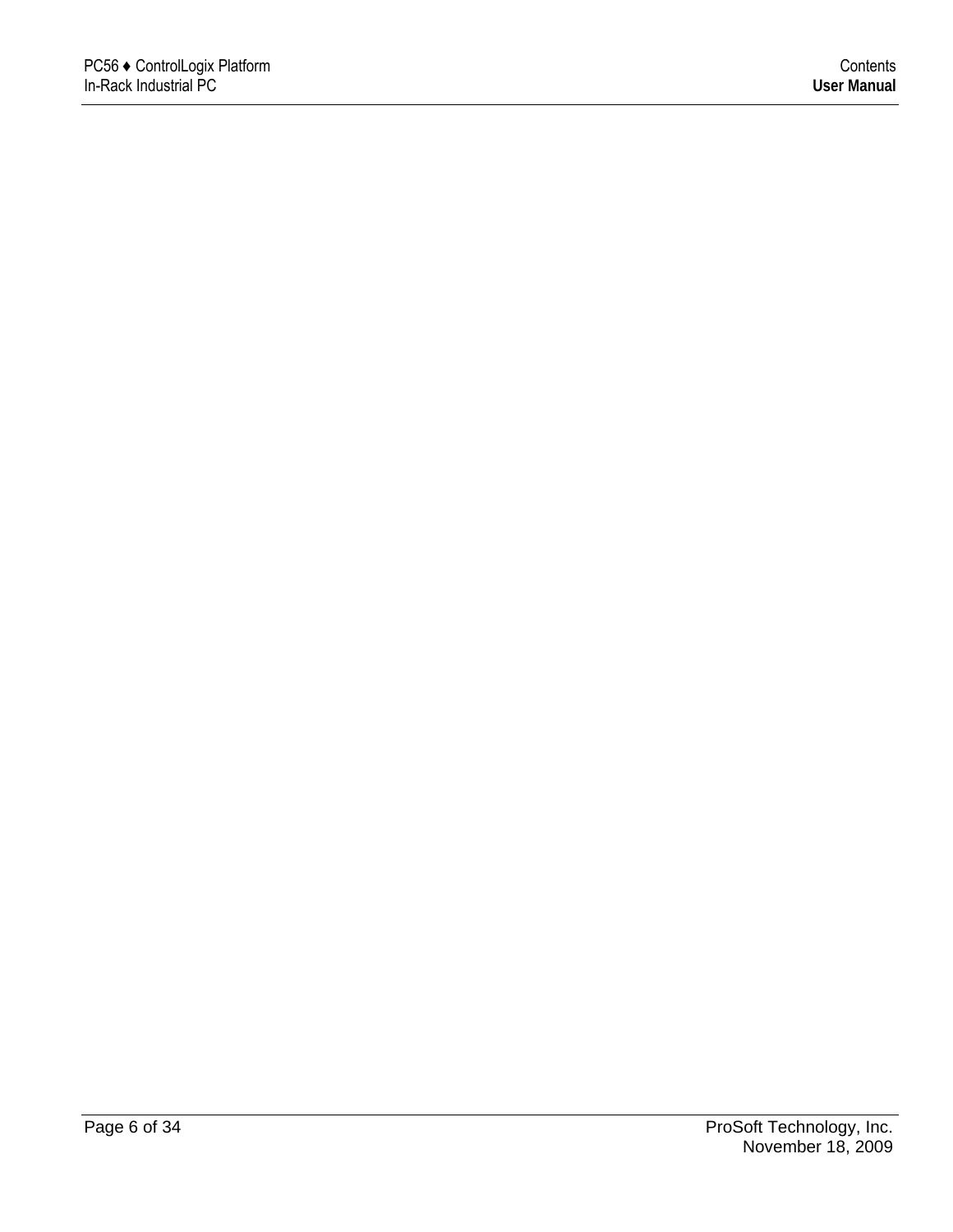# <span id="page-6-0"></span>**1 Using This Manual**

## *In This Chapter*

| $\bullet$ |  |  |
|-----------|--|--|
|-----------|--|--|

- [Reference Material](#page-7-0) ..................................................................................[8](#page-7-0)
- [Product Specifications](#page-7-0).............................................................................[8](#page-7-0)

## **1.1 Who Should Use This Manual**

Use this manual if you are responsible for designing, installing, programming, or troubleshooting control systems that use the ProSoft Technology ControlLogix PC56 module.

This manual is a guide for using the PC56. How you program PC56 or how your application functions depends on the software applications you install on PC56.

Because of the variety of uses for the products, those responsible for the application and use of this control equipment must satisfy themselves that all necessary steps have been taken to assure that each application and use meets all performance and safety requirements, including any applicable laws, regulations, codes and standards.

The illustrations, charts, sample programs and layout examples shown in the product literature are intended solely for purposes of example. Since there are many variables and requirements associated with any particular installation, ProSoft Technology does not assume responsibility or liability (to include intellectual property liability) for actual use.

## *1.1.1 Additional Documentation*

In addition to this manual there is a PC56 "Getting Started Guide". There are also API manuals for the various operating systems. The "Windows API Users Manual" comes on a CD packaged with each PC56.

Each PC56 component ships with installation instructions. The user manuals and installation instructions are also available from the ProSoft Technology web site at www.prosoft-technology.com.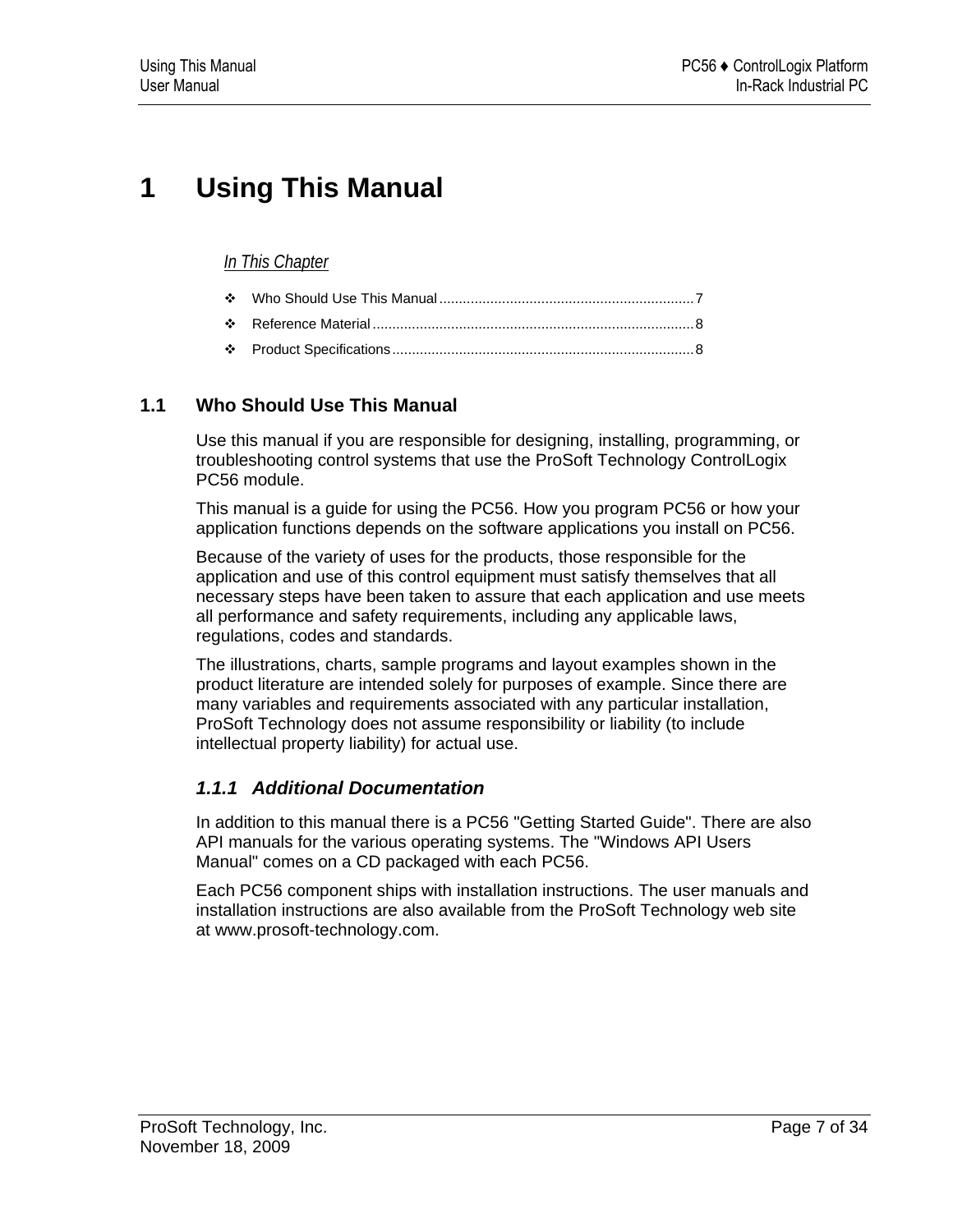# <span id="page-7-0"></span>**1.2 Reference Material**

| <b>This Document</b>                                        | Bv:                                    | Has this ISBN #     |
|-------------------------------------------------------------|----------------------------------------|---------------------|
| PC Systems Architecture Series                              | MindShare, Inc.                        | ISBN: 0-201-40993-3 |
| <b>PCI Systems Architecture</b>                             | Addison-Wesley Publishing Co.          |                     |
| PC Systems Architecture Series                              | MindShare, Inc.                        | ISBN: 0-201-40996-8 |
| <b>ISA Systems Architecture</b>                             | Addison-Wesley Publishing Co.          |                     |
| <b>PCI Hardware and Software</b><br>Architecture and Design | <b>Edward Solari and George Willse</b> | ISBN: 0-929392-28-0 |

# **1.3 Product Specifications**

## *1.3.1 Hardware Specifications*

| <b>Specification</b>                                      | <b>Description</b>                                                                                                                       |
|-----------------------------------------------------------|------------------------------------------------------------------------------------------------------------------------------------------|
| <b>CPU Processor</b>                                      | Embedded 500 MHz Processor                                                                                                               |
| Memory                                                    | 512 MB SDRAM System Memory, upgradeable to 1 GB                                                                                          |
|                                                           | 512 KB SRAM (Battery Backed)                                                                                                             |
| <b>Compact Flash</b><br>Compact Flash Type I or II socket |                                                                                                                                          |
| <b>Ethernet Port</b>                                      | 10/100T IEEE 802.3 Ethernet                                                                                                              |
|                                                           | 1500 V rms at 50 Hz to 60 Hz for 60 s, applied as specified in section 5.3.2<br>of IEC 60950: 1991                                       |
|                                                           | Ethernet Broadcast Storm Resiliency = less than or equal to 5000 [ARP]<br>frames-per-second and less than or equal to 5 minutes duration |
| Serial Port                                               | Isolated Serial RS-232 / RS-422 / RS-485                                                                                                 |
| <b>USB Port</b>                                           | Two USB 2.0 / 1.1 High Speed Host                                                                                                        |
| Connectors                                                | VGA, 2 Ethernet, 2 USB                                                                                                                   |
| <b>Battery</b>                                            | Rechargeable Lithium Vanadium Pentoxide                                                                                                  |
| Jumpers                                                   | COM 1 Mode Selection                                                                                                                     |
|                                                           | <b>Battery Enable/Clear CMOS</b>                                                                                                         |
|                                                           | Boot to SAFE STATE (default settings)                                                                                                    |
|                                                           | Hardware Debugger Support                                                                                                                |
| <b>Switches</b>                                           | <b>Recessed Reset Switch</b>                                                                                                             |
| LED/Display                                               | 4-digit alphanumeric status display                                                                                                      |
|                                                           | 3 Status LEDs                                                                                                                            |
|                                                           | 1 User LED                                                                                                                               |
|                                                           | Red, Green, Off                                                                                                                          |
| Real-Time Clock                                           | Precision RTC accurate to +/- 4 minutes per year                                                                                         |
| <b>Timers</b>                                             | 82C54 Timer Clock 14 MHz - Interrupt Interval 1.67619 US                                                                                 |
| Video                                                     | <b>VGA</b>                                                                                                                               |
|                                                           | 1920 x 1440                                                                                                                              |
|                                                           | 1280 x 1024 256                                                                                                                          |
|                                                           | 1024 x 768 56K                                                                                                                           |
|                                                           | 800 x 600 16 M                                                                                                                           |
|                                                           | 43 Hz Interlaced 56 through 85 Hz Refresh Rates                                                                                          |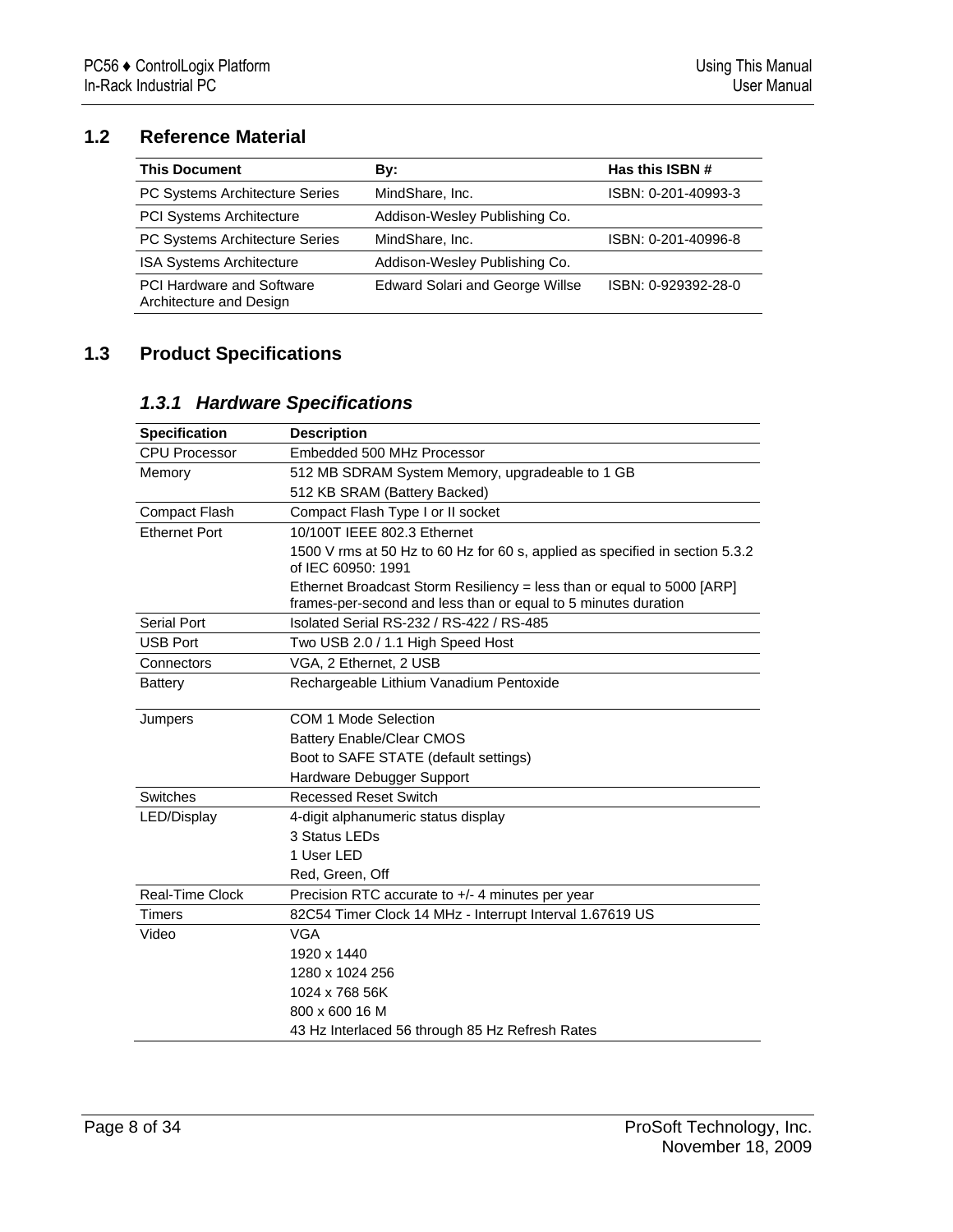| <b>Item</b>          | <b>Specification</b>                           |  |
|----------------------|------------------------------------------------|--|
| Temperature          | Non-Operating: 0 to 80°C                       |  |
|                      | Operating: 0 to 60°C                           |  |
|                      | Note: Storage media may limit operating        |  |
| Form Factor          | Single-slot ControlLogix module                |  |
| <b>Power Ratings</b> | 10 W Max power consumption (Backplane powered) |  |

# *1.3.2 Environmental Specifications*

# *1.3.3 Operating System*

The PC56 modules are ordered and shipped with the selected operating system pre-installed on the module. Operating system versions are as follows:

- Windows XP
- **Windows CE 5.0**

# *1.3.4 Engineering Support*

ProSoft Technology. can provide additional technical support to ease and expedite the development and implementation of applications on the PC56. This support is available by ordering the PC56 Developer's Support Kit. Contact ProSoft Technology for additional information.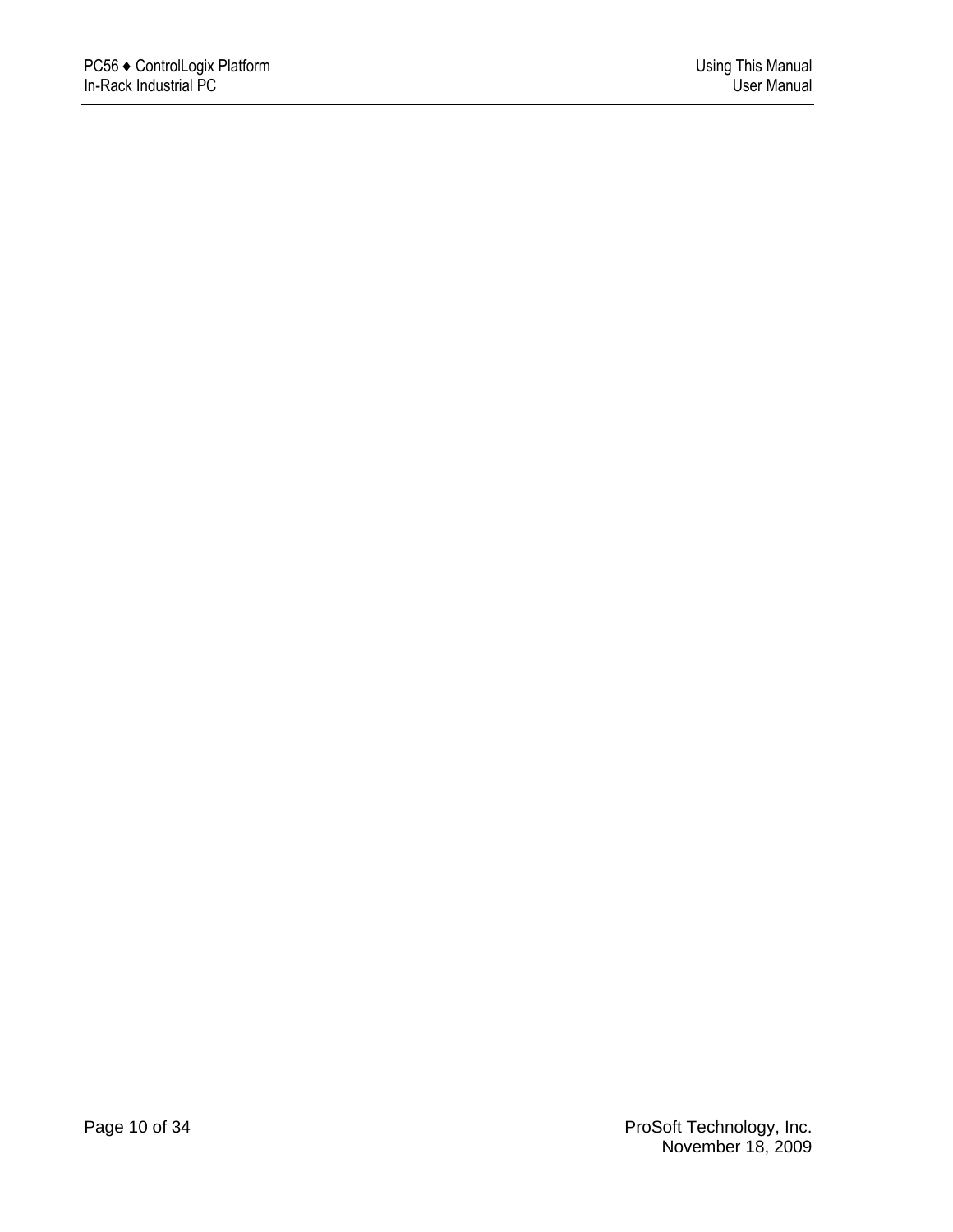# <span id="page-10-0"></span>**2 Introducing PC56**

*In This Chapter*

[PC56 Overview](#page-10-0) .....................................................................................[11](#page-10-0)

## **2.1 PC56 Overview**

The PC56 enables you to easily integrate PLC (Programmable Logic Controller) and PC (Personal Computer) programs in a single platform. Think of PC56 as a PC or industrial computer that fits into the Rockwell Automation<sup>®</sup> 1756 ControlLogix® chassis.

The differences between PC56 and a normal PC are the added functions to better address the needs of the industrial controls user. One of these is the PC56's ability to directly communicate with the Rockwell Automation<sup>®</sup> 1756 ControlLogix® back plane.

Included with each PC56 are the APIs necessary to develop application code for a variety of Operating Systems. Currently supported Operating Systems include Windows CE and XP.

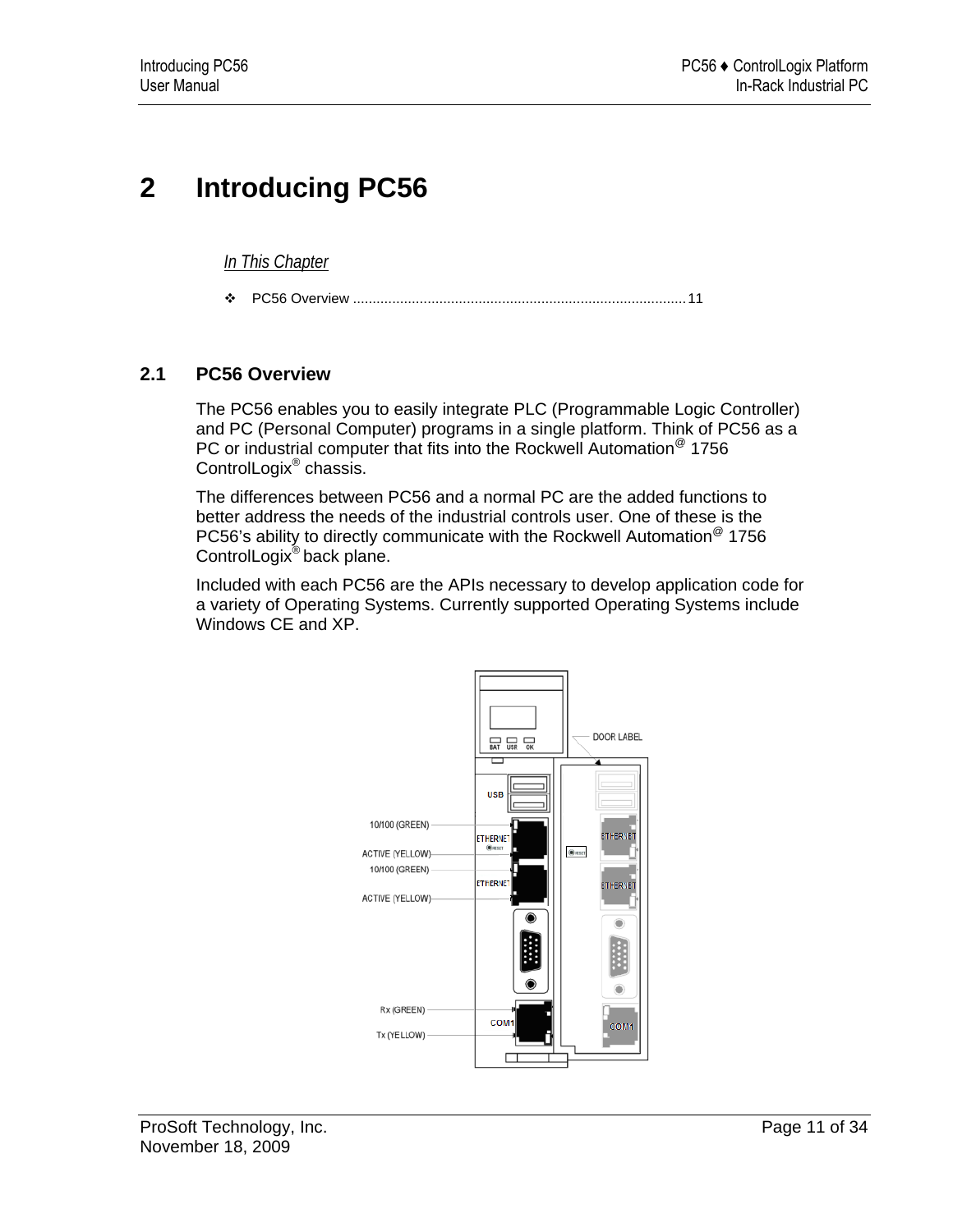- Supports Windows CE or Windows XP
- **Embedded 500MHz AMD processor**
- **Solid State, reliable operation**
- 10/100 Base-T Ethernet
- **Direct CLX processor read/write access**
- **Type II Compact Flash socket**
- Stacking PCI Expansion Bus for high-speed connection to accessory modules
- Available 40 GB IDE Drive PCI Expansion Module

## *2.1.1 Key OEM Features*

The PC56 has several key features designed specifically to allow OEMs to develop the high performance applications needed in industrial automation applications:

- High Precision Real Time Clock
- Applications can be secured to module type and/or to module serial number
- **Auxiliary timer (CE only)**
- **PowerFail Monitor (Allows data storage to BBRAM)**

## *2.1.2 Benefits*

- **Provides easy data collection connectivity**
- Rigidly integrates traditional PLC and PC technology
- Integrates multiple vendor programs in a single chassis
- **Enhances the control functions of the ControlLogix platform by adding the** openness and processing power of the PC
- Meets net control and information automation requirements
- **•** Perfect for tightly integrated OEM applications
- **Neets new IT requirements**

## *2.1.3 PC56 Architecture*

The continuing advances in processor technology have influenced the PC56 architecture. The speed at which new processors are introduced helped determine that a sub-module approach be used in the design of the PC56. The PC56 module consists of a two board stack, the ControlLogix<sup>®</sup> board and the CPU board.

The ControlLogix® board contains the components necessary to communicate with the 1756 backplane as well as all the physical interfaces on the front of the module. The PC56 interfaces with the ControlLogix® backplane through a shared memory window and uses a PCI interrupt. The memory window and interrupt are allocated by the system BIOS during the boot process.

The CPU board houses the processor, the PCI chipset and connector and the Ethernet chipset. These components are most likely to change with new advances in component technology.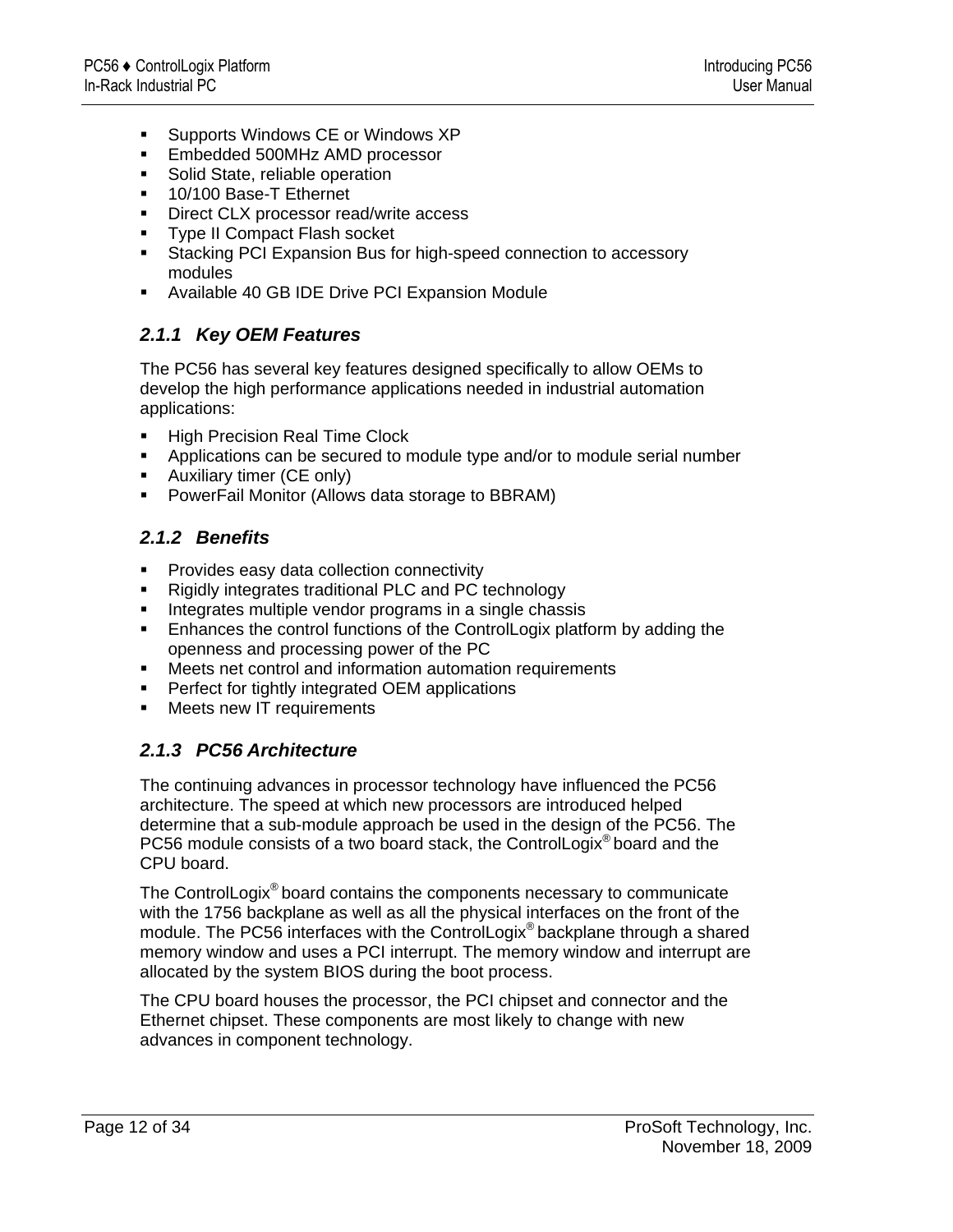# *2.1.4 Compatibility Issues*

PC56 is compatible with the Rockwell Automation 1756 ControlLogix chassis, the processors, ControlLogix software, power supplies, and all ControlLogix® I/O modules.

## *2.1.5 PC56 Software Tools*

In each PC56 package there is a CD with the Windows APIs and its manual. There is also example code included as well as source code for common tasks. Refer to the API manual for information.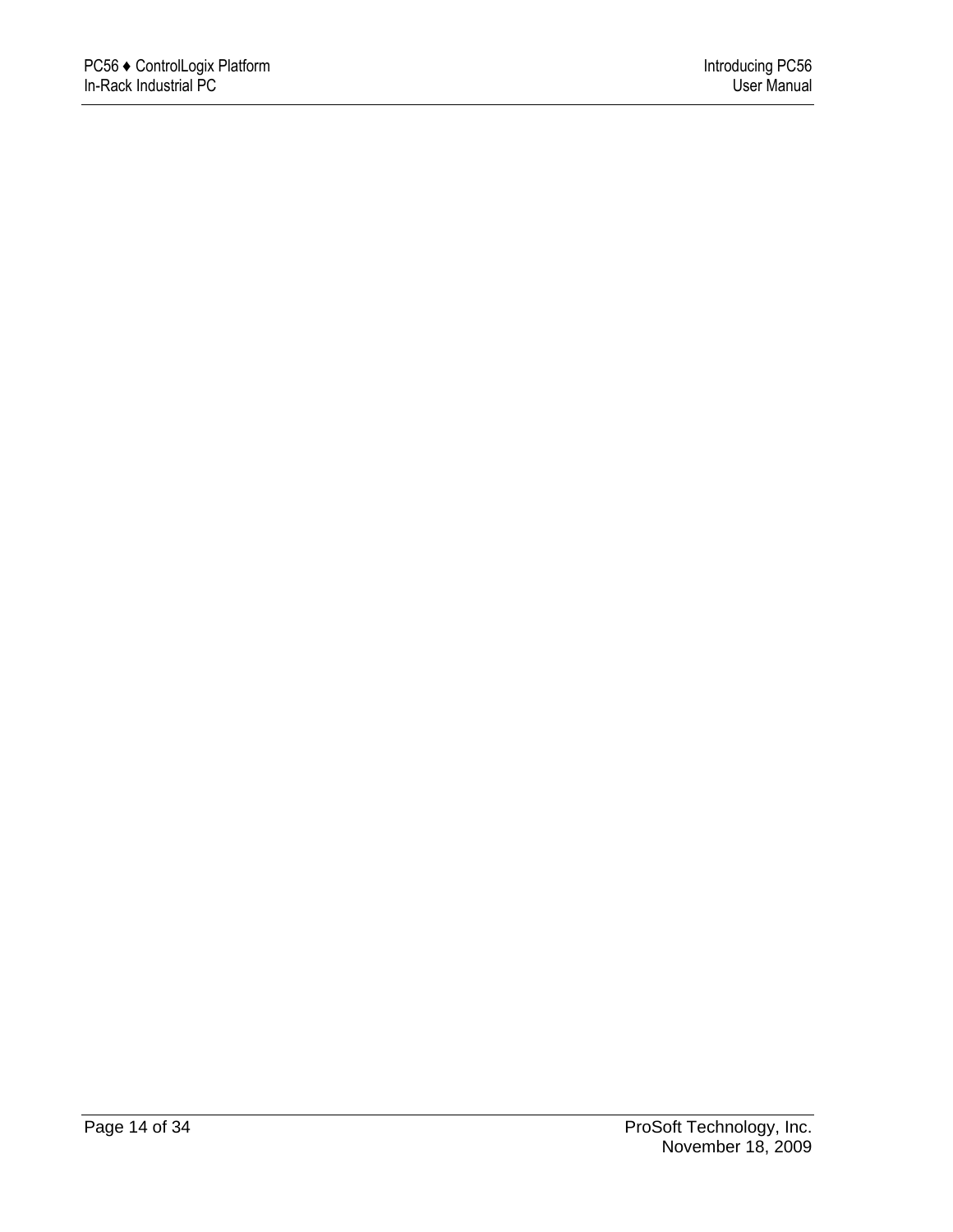# <span id="page-14-0"></span>**3 Installing PC56**

## *In This Chapter*

- [Setting Jumpers](#page-14-0) ....................................................................................[15](#page-14-0)
- [Inserting The Module.](#page-15-0)............................................................................[16](#page-15-0)

Review the locations of the communications ports. Use the illustration on the front door of the module to locate the communication ports. Review the drawings included in this chapter to locate the jumpers that must be checked and, or changed as your application requires.

**Important:** Before you install PC56:

- **Turn off power to the chassis**
- **Look at the three jumper settings:** 
	- o COM1 port mode setting
	- o Battery Enable/CMOS Clear
	- <sup>o</sup> ControlLogix® Backplane shared memory allocation

## **3.1 Setting Jumpers**

There are three jumpers to set, as your application requires.

## *3.1.1 Battery Enable/ CMOS Clear*

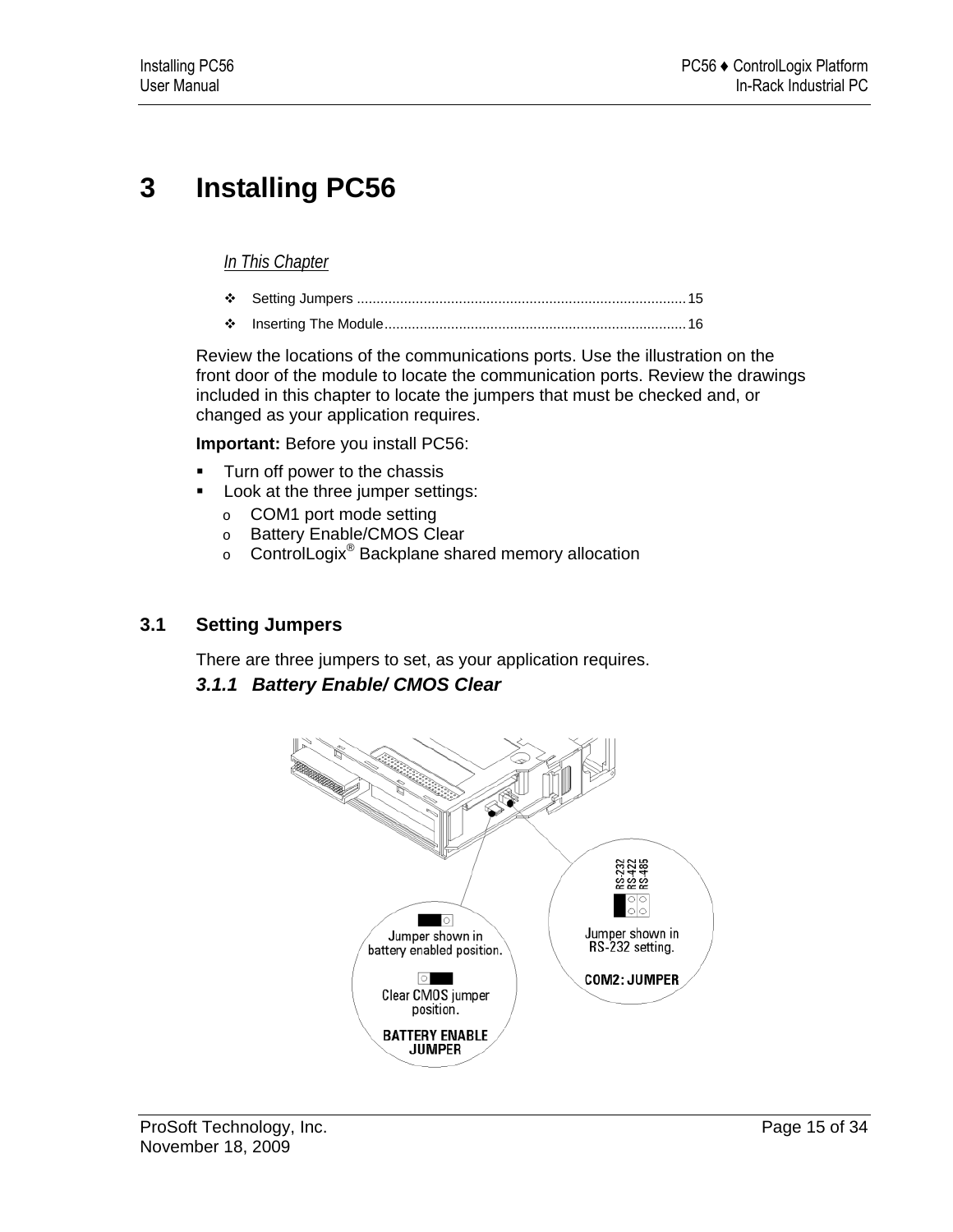### <span id="page-15-0"></span>**Clearing CMOS Memory**

Insert the jumper in the CMOS Clear position momentarily if you want to clear CMOS memory and restore the default BIOS settings.

## *3.1.2 Battery Enable*

Place the jumper in the Battery Enable position to enable battery back-up of the system Real Time Clock, CMOS Memory, and 512 KByte battery-backed SRAM. If the PC56 is not going to be powered up for a long period of time, then it is advisable to remove the Battery Enable jumper to prevent complete discharge of the rechargeable battery.

## *3.1.3 COM1 Mode Select*

Used to set COM1 serial port to one of the three configurations listed.

## **3.2 Inserting The Module**

After you have checked the placement of the jumpers, insert PC56 into the ControlLogix® chassis. Use the same technique recommended by Rockwell Automation to remove and install ControlLogix<sup>®</sup> modules.

Align the module with the top and bottom guides and slide into the rack until the module is firmly against the back plane connector. With a firm but steady push snap the module into place. Check that the holding clips on the top and bottom of the module are securely in the locking holes of the rack.

**Note:** Improper insertion of the module can cause unpredictable system behavior. **Note:** *If you are installing* PC56 *with other modules connected to the PCI bus. The peripheral modules will not have holding* clips. *Make sure all of the modules are aligned with their respective slots before you snap them into place.*

## *3.2.1 Turn ON power*

The PC56 will go through a POST routine that will check RAM and when complete will set the OK LED to GREEN. All other LEDs will be blank or OFF, unless your application sets them.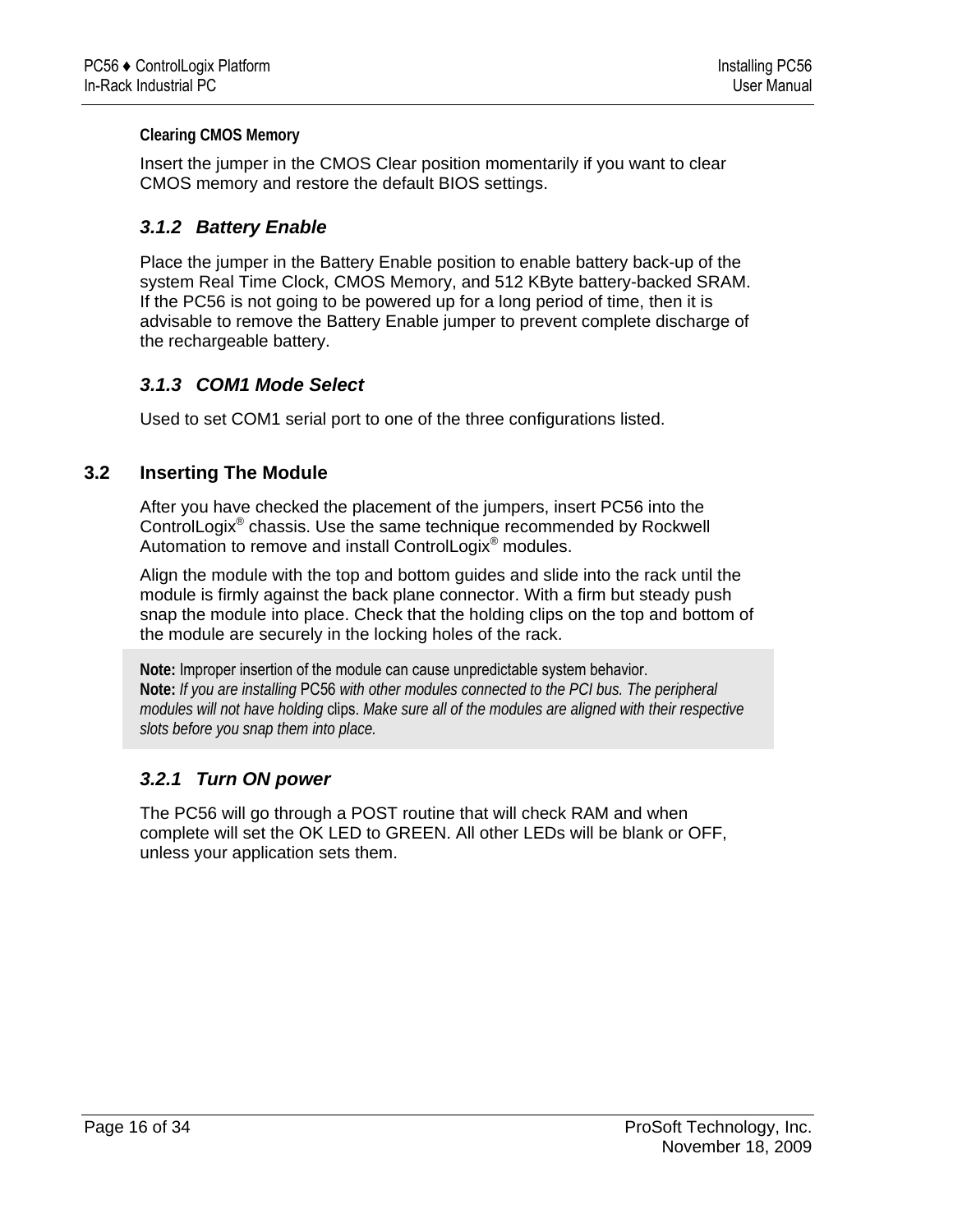# <span id="page-16-0"></span>**4 Reset, Auxiliary Timers and PCI Information**

### *In This Chapter*

| ∙÷ |  |  |
|----|--|--|
|----|--|--|

[Using the USB Ports](#page-17-0) .............................................................................[18](#page-17-0)

## **4.1 Overview**

In addition to the standard PC system hardware, PC56 contains the ControlLogix back plane interface circuitry with 512 MB SDRAM (upgradeable to 1 GB), an 82C54 timer, 512KBytes of battery-backed SRAM and a four character alphanumeric display.

This chapter describes the functionality of the special hardware contained in the PC56 system.

## *4.1.1 Auxiliary Timer (WinCE Only)*

The 82C54 timer shares a single PCI interrupt with the backplane support hardware, therefore your software must support sharing of this interrupt if you are going to use the timer in an application requiring the timer to initiate an interrupt.

The 82C54 timer can also be configured to use the Non-Maskable Interrupt instead of a PCI interrupt. When the timer is configured to use NMI, then interrupt sharing between the timer and back plane hardware is not required..

## *4.1.2 RESET: Functional Description*

A hardware reset occurs when the PC56 is powered up or when the reset switch is depressed. When a hardware reset occurs, the ControlLogix interface circuitry is reset, and its interrupt is disabled. The 82C54 timer interrupt is also disabled.

## *4.1.3 PCI Configuration Base Addresses*

The PCI configuration space contains the addresses allocated to the shared RAM of the ControlLogix<sup>®</sup> interface circuitry and the SRAM as well as other PCI relevant addresses. The Vendor  $ID = 167Ch$  and Device  $ID = 0001h$ .

## *4.1.4 Four Character Alpha-Numeric Display*

One of the unique features of PC56 is the front panel four character alphanumeric display. This display can scroll ASCII messages or display simple error codes. Refer to the API manual for information on how to write to this display.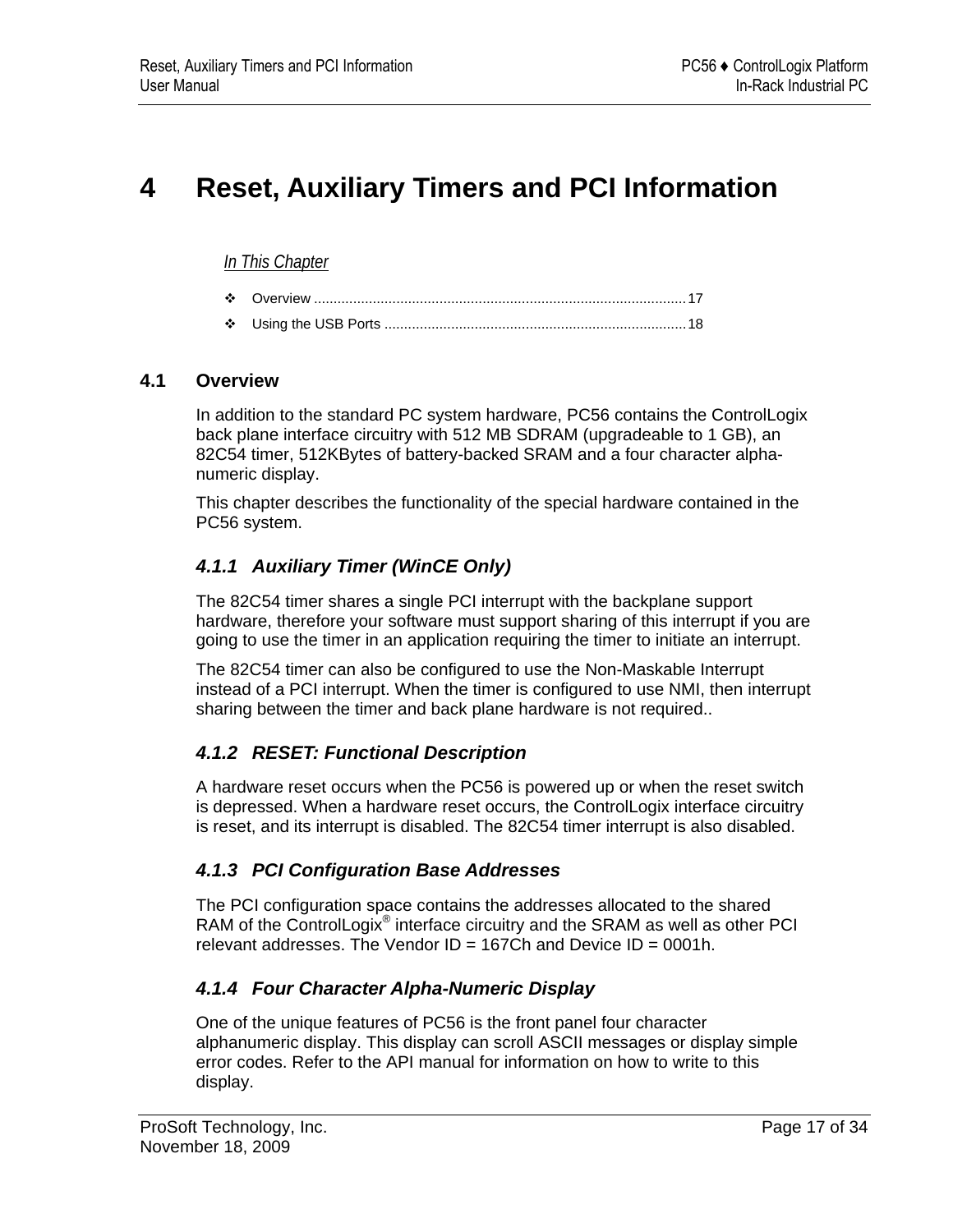# <span id="page-17-0"></span>**4.2 Using the USB Ports**

PC56 has two high speed Universal Serial Bus 2.0 (USB) ports for connection to a variety of USB devices. USB device drivers are normally provided by the USB device manufacturer.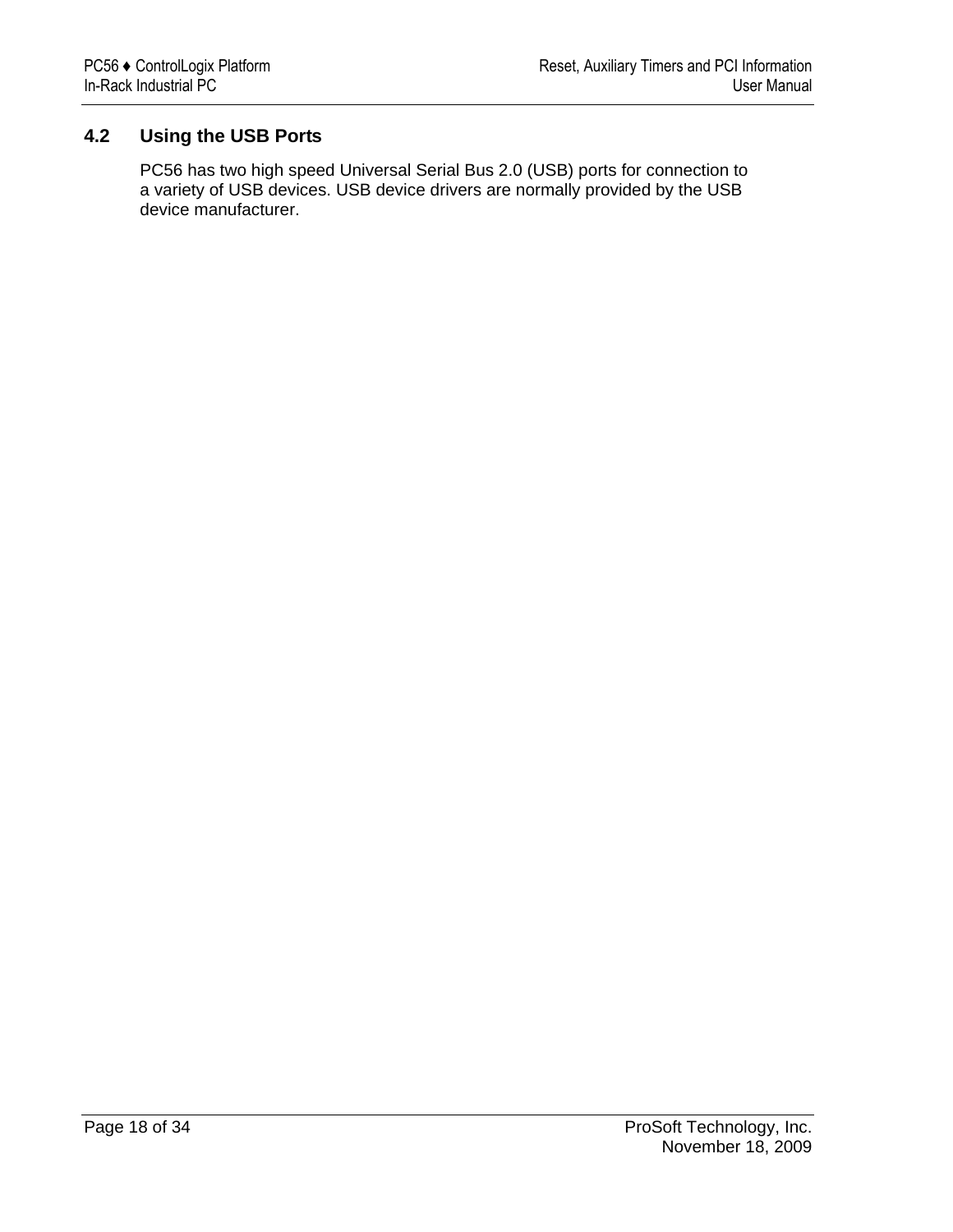# <span id="page-18-0"></span>**5 Troubleshooting**

*In This Chapter*

[FAQ](#page-18-0).......................................................................................................[19](#page-18-0)

If the system has been working properly, verify that the configuration has not been modified. This includes peripheral PCI module installation, jumper settings, BIOS settings, and cable connections. If needed, a module swap will verify a faulty module. Make sure that the system configuration is correct, and that the module you are replacing the suspect one with is a proven good one.

If the system has not been working properly, or you are installing the module for the first time, then review the jumper and BIOS settings.

# **5.1 FAQ**

**Question:** 

What do the LEDs mean?

**Answer:** 

**BAT** - If this LED is ON if the battery is low, or if the Battery Enable jumper is not installed. As soon as power is applied to PC56, a low battery will begin to charge and the BAT LED will return to the OFF state within minutes. Twenty hours of continuous, powered-up operation will fully charge the battery.

**USR** - This LED is under program control and can be set to RED, GREEN, or OFF. Review the installed software program guide for information and state definitions.

**OK** - On power up, this LED is set to GREEN. During normal operation, if there is a problem communicating with the ControlLogix backplane it will be set to RED. This LED is under program and API control. It is sometimes referred to as the status LED. Refer to your application and the API manual for information.

**Question:** 

How can I tell if a communications port is working properly?

**Answer:** 

There are two LEDs associated with each communications port: the top one is green and the bottom one is yellow: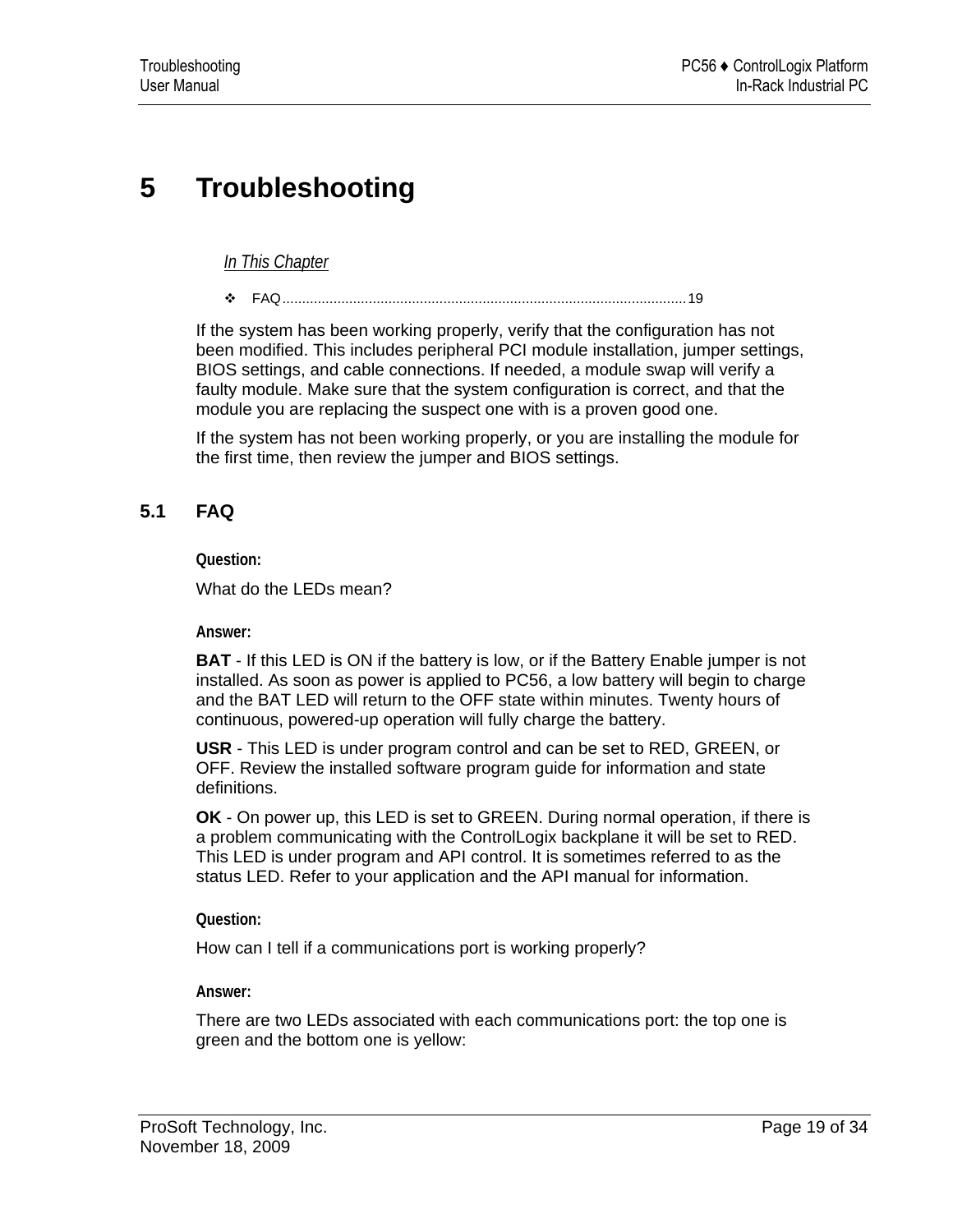**GREEN:** Receive LED. This LED will momentarily turn ON when the serial port is receiving data from another device.

**YELLOW:** Transmit LED. This LED will momentarily turn ON when the serial port is transmitting data to another device.

**Question:** 

Is PC56 slot dependent?

#### **Answer:**

No, but some consideration should be given to making room for any peripheral modules you are plugging onto the PCI bus.

**Question:** 

Does the order I plug the PC56 peripherals on to the PCI bus matter?

**Answer:** 

The PC56-IDE module, if used, should always be installed in the first slot to the left of the PC56 (Slot 0). Slot locations are numbered 0 through 2 starting at the first slot location to the left of the PC56. The PCI slot assignment jumper for each PCI peripheral module should be installed to match its corresponding physical slot location.

### **Question:**

What is the maximum number of peripheral PCI modules I can plug onto PC56?

**Answer:** 

Three unless otherwise specified.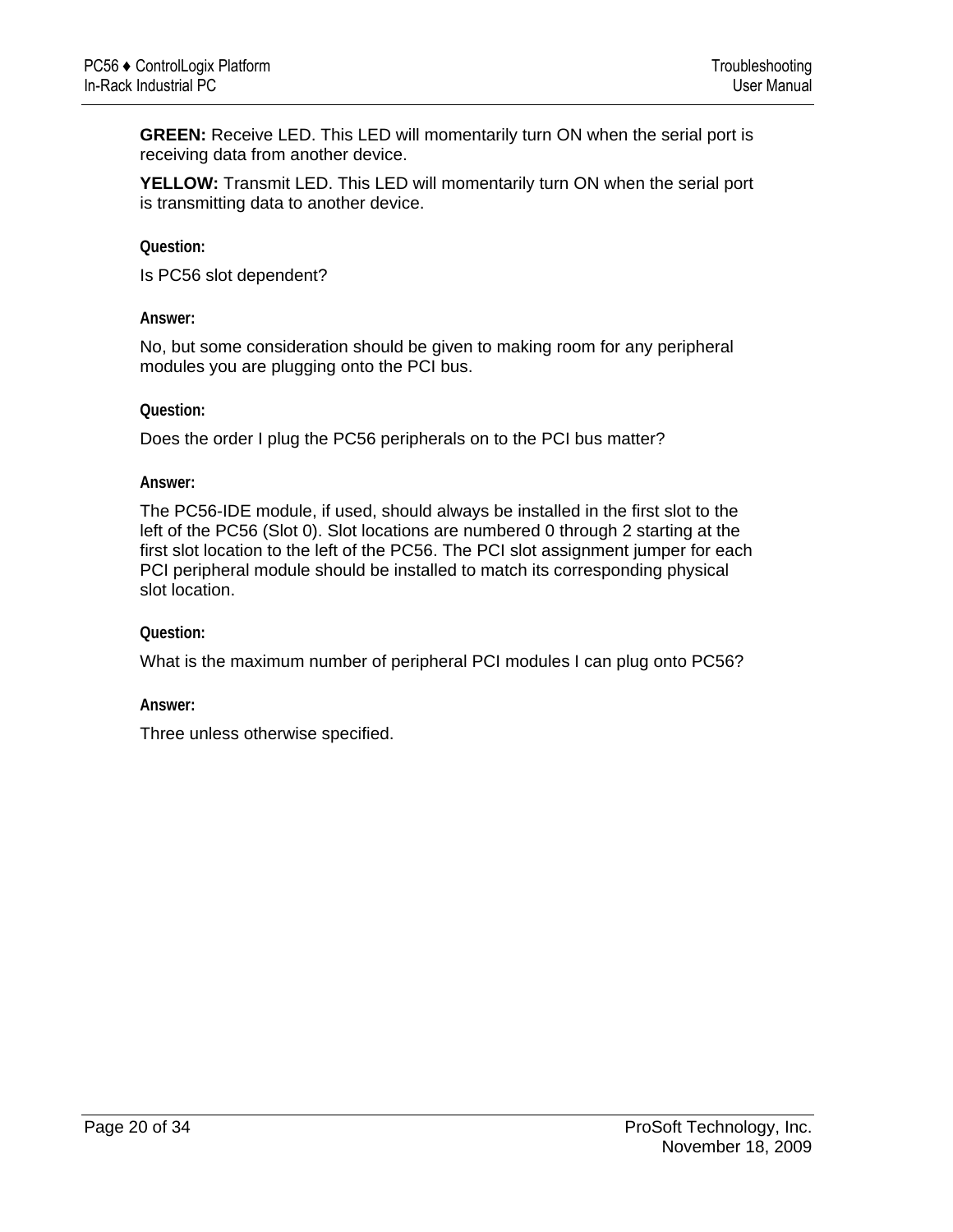# <span id="page-20-0"></span>**6 Reference**

### *In This Chapter*

## **6.1 Memory Map**

| <b>Address</b><br>(hexadecimal) | <b>Size</b><br>(Kbytes) | <b>Function</b>                                                                                                                       |
|---------------------------------|-------------------------|---------------------------------------------------------------------------------------------------------------------------------------|
| 000000 to 09FFFF                | 640                     | System RAM                                                                                                                            |
| 0A0000 to 0AFFFF                | 64                      | VGA Video Graphics RAM                                                                                                                |
| 0B0000 to 0BFFFF                | 32                      | VGA Enhanced Mode Graphics RAM                                                                                                        |
| 0B8000 to 0BFFFF                | 32                      | <b>VGA Text RAM</b>                                                                                                                   |
| 0C0000 to 0CBFFF                | 48                      | <b>VGA BIOS</b>                                                                                                                       |
| 0CC000 to CFFFFF                | 16                      | Free Memory                                                                                                                           |
| 0D0000 to 0DFFFF                | 64                      | Free Memory when ControlLogix® configuration jumper is set<br>to 32 bit position.                                                     |
|                                 |                         | 64 Kbyte allocated by PCI BIOS for dual port memory when<br>ControlLogix <sup>®</sup> configuration jumper is set to 16 bit position. |
| 0E0000 to 0EFFFFF               | 64                      | System BIOS                                                                                                                           |
| 0F0000 to 0FFFFF                | 64                      | System BIOS                                                                                                                           |
| 0100000 to 07FFFFFF             | 1 to 128<br>Mbyte       | <b>System Extended Memory</b>                                                                                                         |
| 080000000 to<br>0C0000000       | 2 GByte to<br>3 GByte   | Used to map memory windows requested by PCI peripherals                                                                               |

## **6.2 Cable Connections**

The application ports on the PC56 module support RS-232, RS-422, and RS-485 interfaces. Please inspect the module to ensure that the jumpers are set correctly to correspond with the type of interface you are using.

**Note:** When using RS-232 with radio modem applications, some radios or modems require hardware handshaking (control and monitoring of modem signal lines). Enable this in the configuration of the module by setting the UseCTS parameter to 1.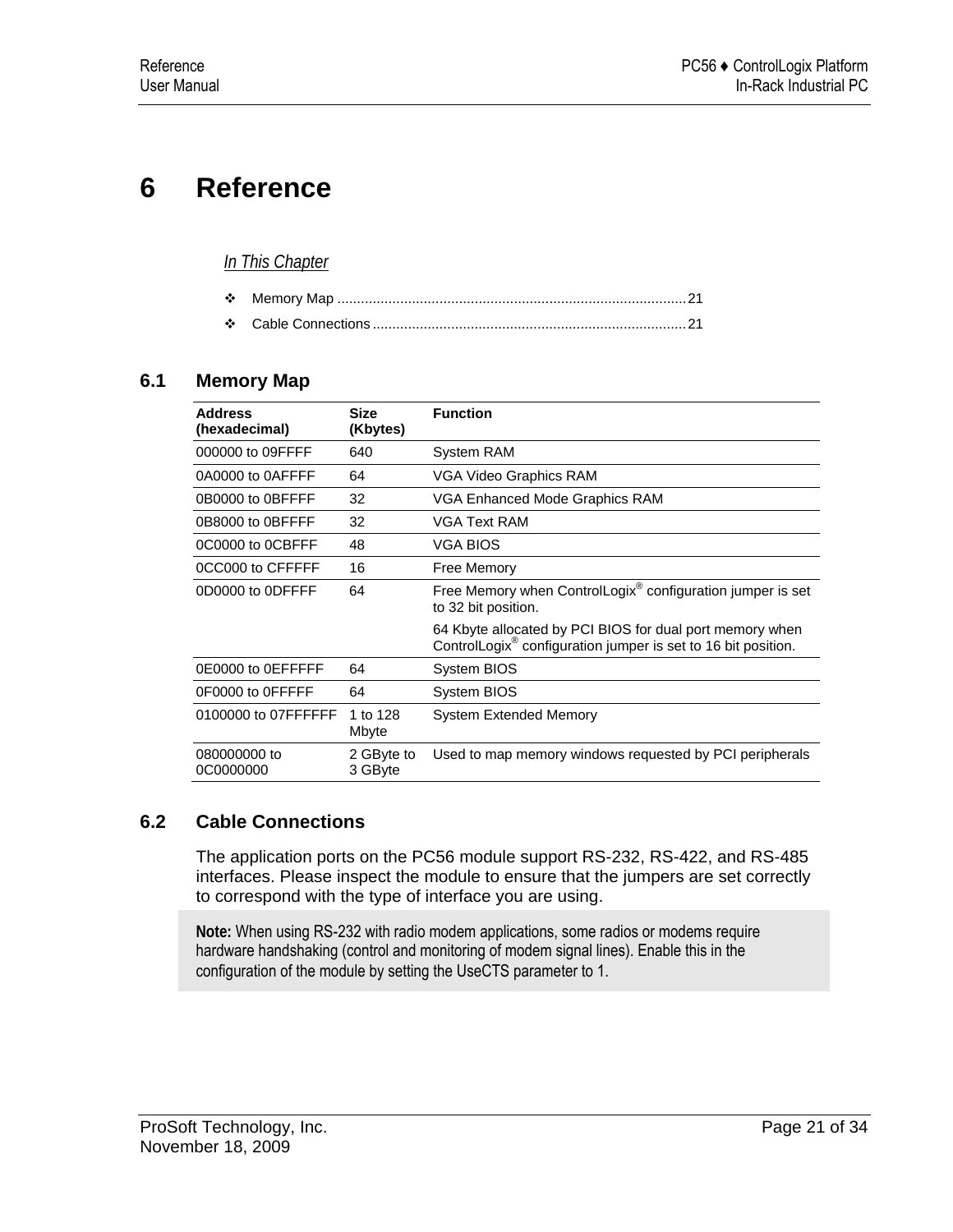# *6.2.1 RS-232 Configuration/Debug Port*

This port is physically an RJ45 connection. An RJ45 to DB-9 adapter cable is included with the module. This port permits a PC based terminal emulation program to view configuration and status data in the module and to control the module. The cable for communications on this port is shown in the following diagram:



# *6.2.2 RS-232 Application Port(s)*

When the RS-232 interface is selected, the use of hardware handshaking (control and monitoring of modem signal lines) is user definable. If no hardware handshaking will be used, the cable to connect to the port is as shown below:

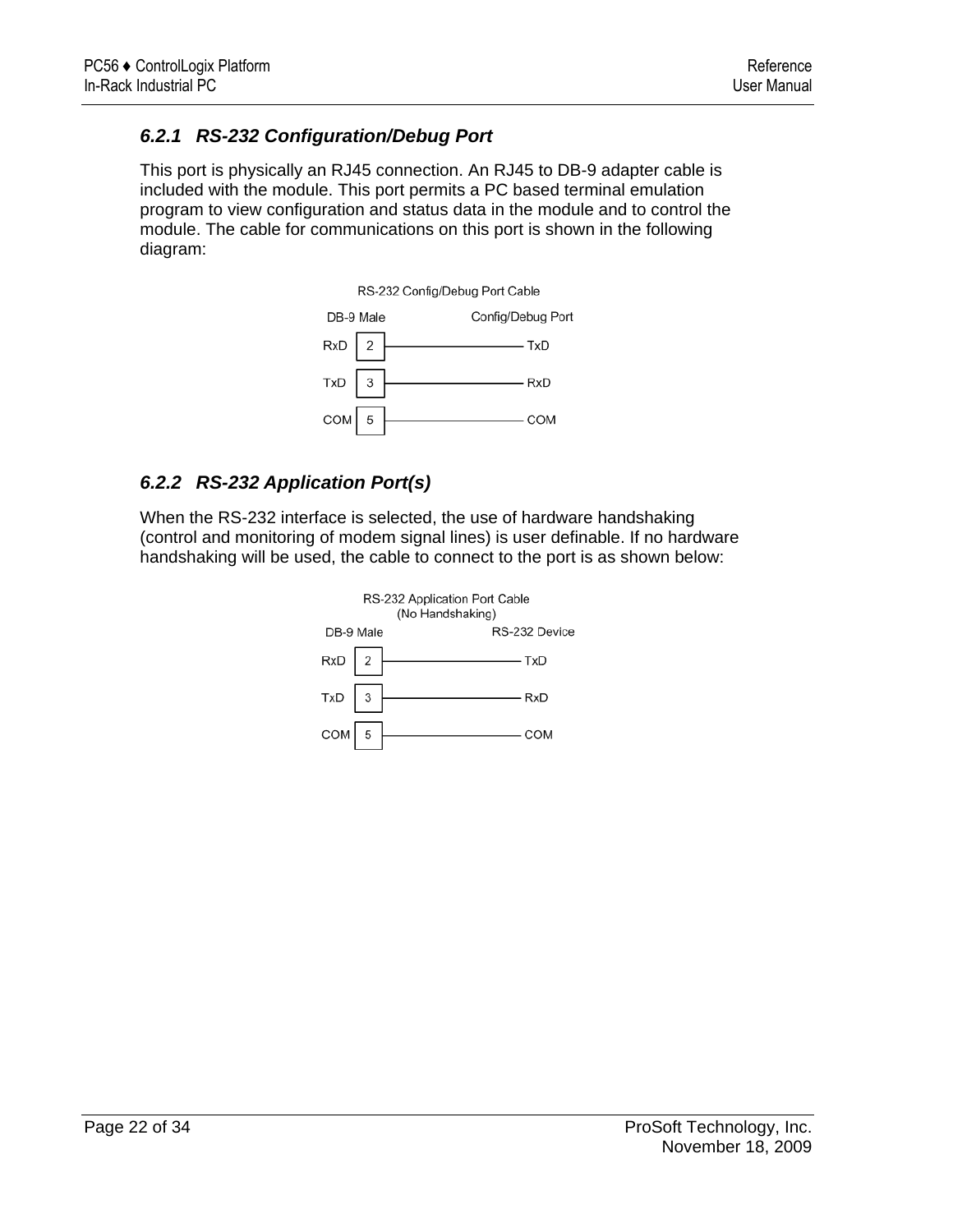## *RS-232: Modem Connection*

This type of connection is required between the module and a modem or other communication device.



The "Use CTS Line" parameter for the port configuration should be set to 'Y' for most modem applications.

### *RS-232: Null Modem Connection (Hardware Handshaking)*

This type of connection is used when the device connected to the module requires hardware handshaking (control and monitoring of modem signal lines).

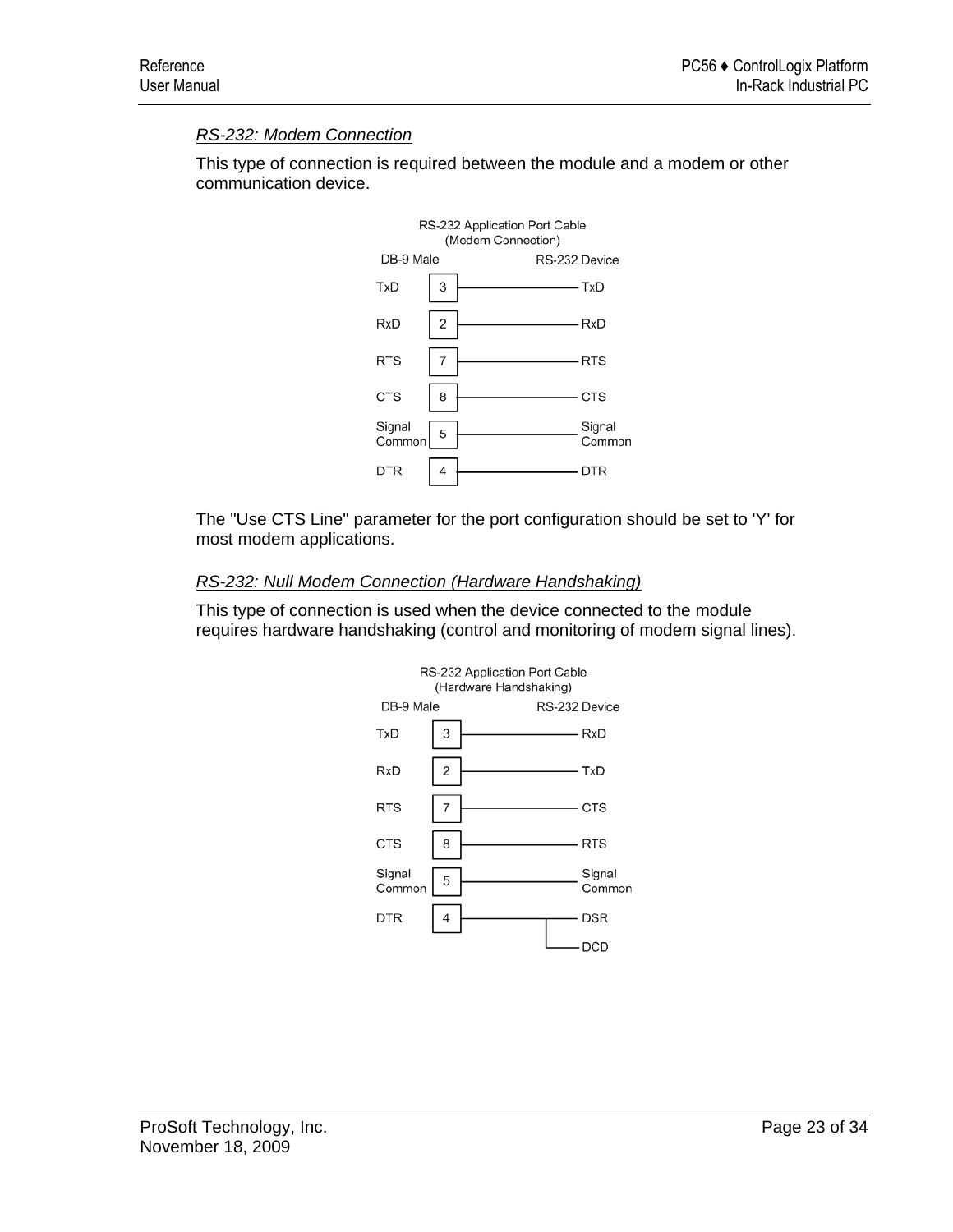### *RS-232: Null Modem Connection (No Hardware Handshaking)*

This type of connection can be used to connect the module to a computer or field device communication port.



**Note:** If the port is configured with the "Use CTS Line" set to 'Y', then a jumper is required between the RTS and the CTS line on the module connection.

## *6.2.3 RS-422*

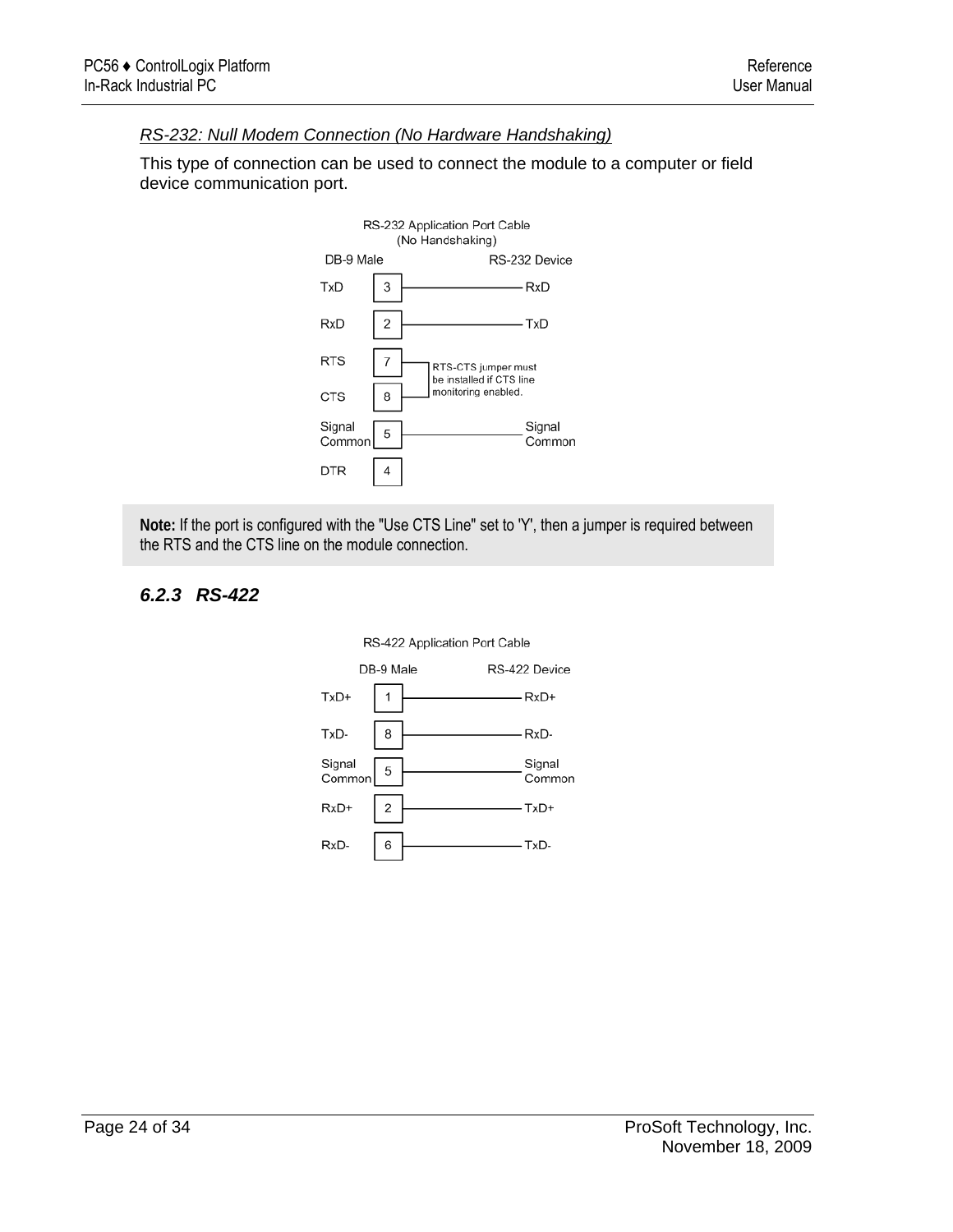# *6.2.4 RS-485 Application Port(s)*

The RS-485 interface requires a single two or three wire cable. The Common connection is optional and dependent on the RS-485 network. The cable required for this interface is shown below:



**Note:** Terminating resistors are generally not required on the RS-485 network, unless you are experiencing communication problems that can be attributed to signal echoes or reflections. In this case, install a 120-ohm terminating resistor on the RS-485 line.

## *RS-485 and RS-422 Tip*

If communication in the RS-422/RS-485 mode does not work at first, despite all attempts, try switching termination polarities. Some manufacturers interpret +/ and A/B polarities differently.

# *6.2.5 DB9 to RJ45 Adaptor (Cable 14)*



Wiring Diagram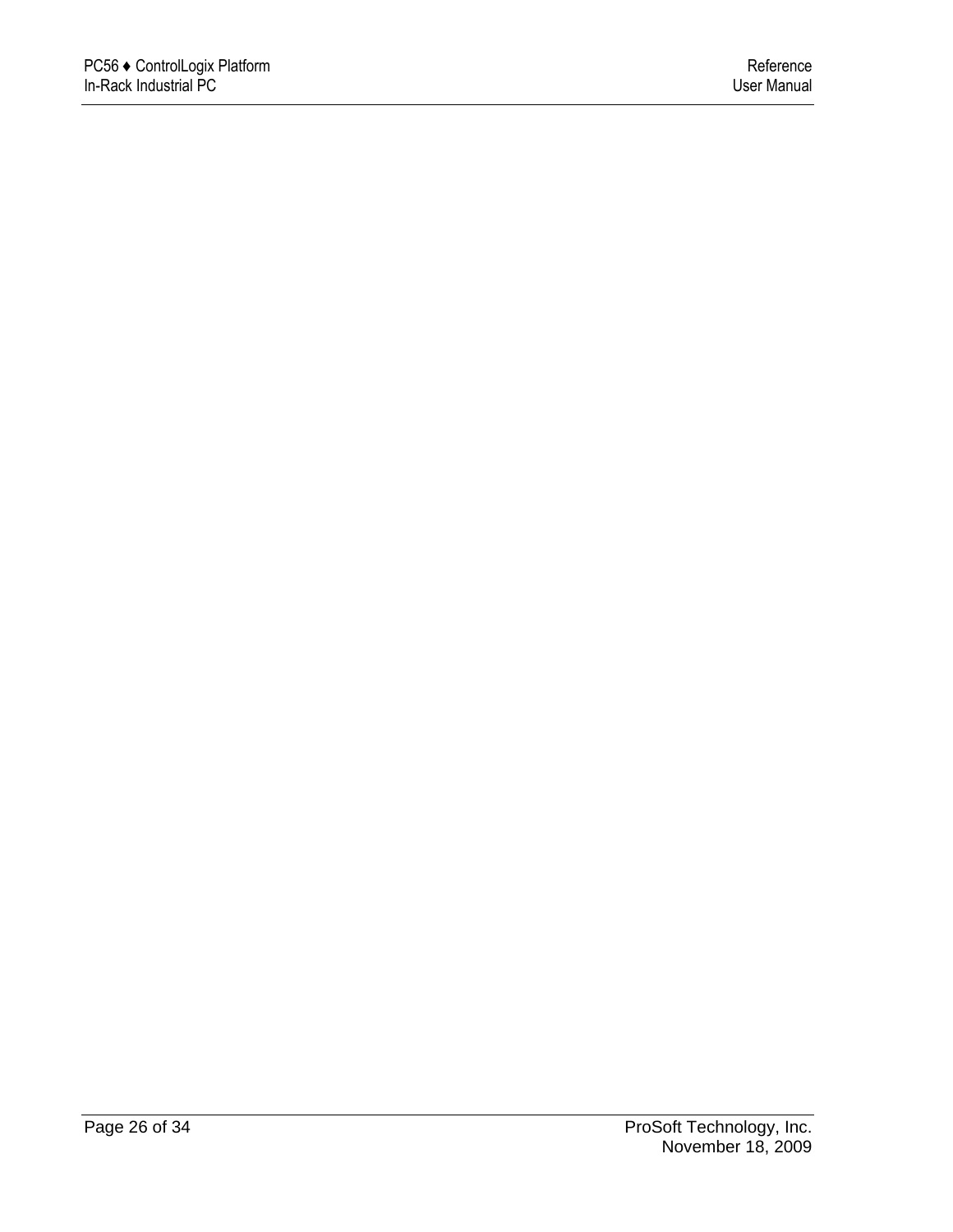# <span id="page-26-0"></span>**7 Support, Service & Warranty**

### *In This Chapter*

- [How to Contact Us: Technical Support.](#page-26-0).................................................[27](#page-26-0)
- [Return Material Authorization \(RMA\) Policies and Conditions](#page-27-0)...............[28](#page-27-0)
- [LIMITED WARRANTY](#page-28-0)...........................................................................[29](#page-28-0)

ProSoft Technology, Inc. (ProSoft) is committed to providing the most efficient and effective support possible. Before calling, please gather the following information to assist in expediting this process:

- **1** Product Version Number
- **2** System architecture
- **3** Network details

If the issue is hardware related, we will also need information regarding:

- **1** Module configuration and contents of file
	- o Module Operation
	- o Configuration/Debug status information
	- o LED patterns
- **2** Information about the processor and user data files as viewed through and LED patterns on the processor.
- **3** Details about the serial devices interfaced, if any.

## **7.1 How to Contact Us: Technical Support**

**Internet** Web Site: www.prosoft-technology.com/support E-mail address: support@prosoft-technology.com

#### **Asia Pacific**

+603.7724.2080, support.asia@prosoft-technology.com Languages spoken include: Chinese, English

#### **Europe (location in Toulouse, France)**

+33 (0) 5.34.36.87.20, support.EMEA@prosoft-technology.com Languages spoken include: French, English

#### **North America/Latin America (excluding Brasil) (location in California)**

+1.661.716.5100, support@prosoft-technology.com Languages spoken include: English, Spanish *For technical support calls within the United States, an after-hours answering system allows pager access to one of our qualified technical and/or application support engineers at any time to answer your questions.*

#### **Brasil (location in Sao Paulo)**

+55-11-5084-5178, eduardo@prosoft-technology.com Languages spoken include: Portuguese, English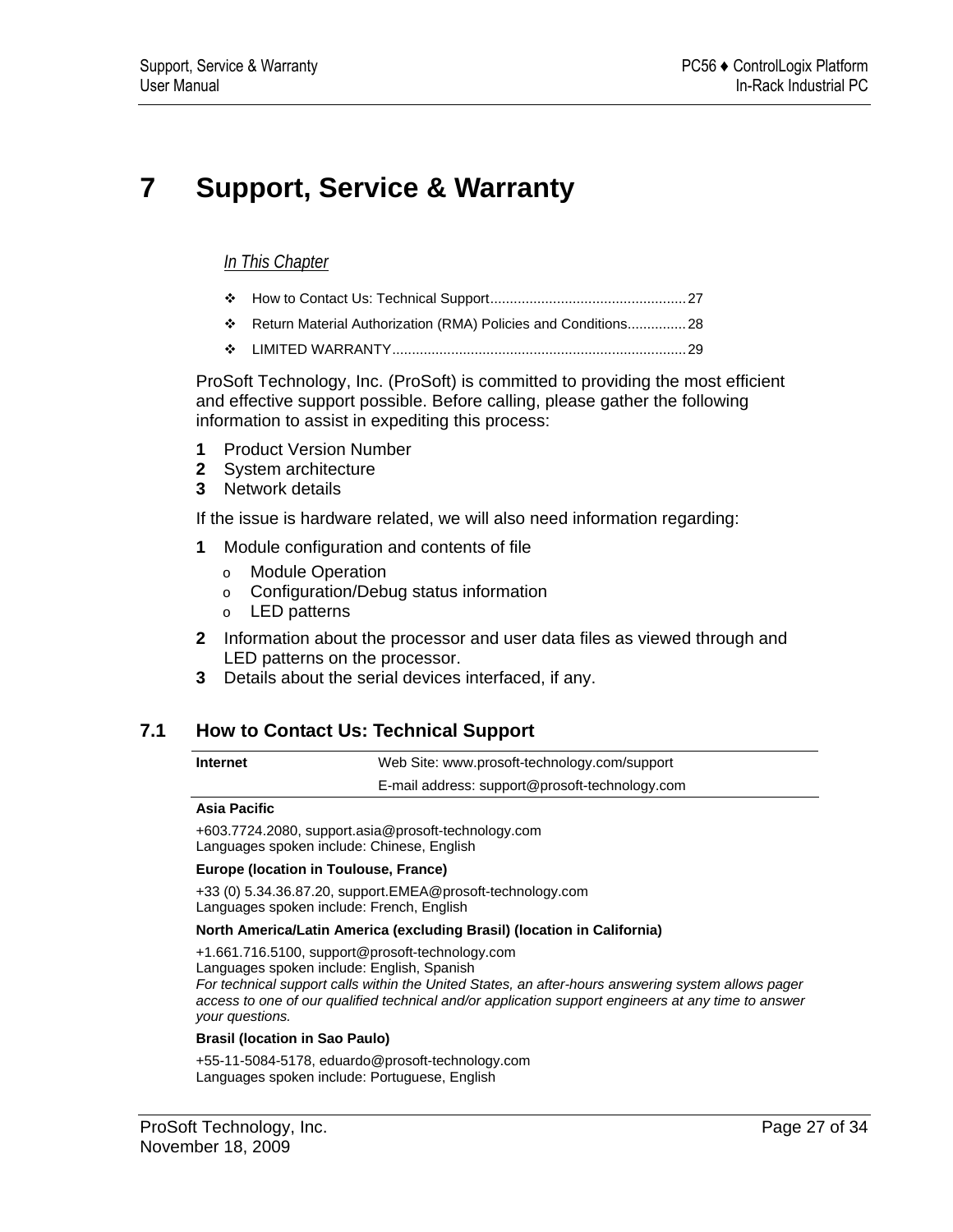## <span id="page-27-0"></span>**7.2 Return Material Authorization (RMA) Policies and Conditions**

The following RMA Policies and Conditions (collectively, "RMA Policies") apply to any returned Product. These RMA Policies are subject to change by ProSoft without notice. For warranty information, see "Limited Warranty". In the event of any inconsistency between the RMA Policies and the Warranty, the Warranty shall govern.

## *7.2.1 All Product Returns:*

- a) In order to return a Product for repair, exchange or otherwise, the Customer must obtain a Returned Material Authorization (RMA) number from ProSoft and comply with ProSoft shipping instructions.
- b) In the event that the Customer experiences a problem with the Product for any reason, Customer should contact ProSoft Technical Support at one of the telephone numbers listed above (page [27\)](#page-26-0). A Technical Support Engineer will request that you perform several tests in an attempt to isolate the problem. If after completing these tests, the Product is found to be the source of the problem, we will issue an RMA.
- c) All returned Products must be shipped freight prepaid, in the original shipping container or equivalent, to the location specified by ProSoft, and be accompanied by proof of purchase and receipt date. The RMA number is to be prominently marked on the outside of the shipping box. Customer agrees to insure the Product or assume the risk of loss or damage in transit. Products shipped to ProSoft using a shipment method other than that specified by ProSoft or shipped without an RMA number will be returned to the Customer, freight collect. Contact ProSoft Technical Support for further information.
- d) A 10% restocking fee applies to all warranty credit returns whereby a Customer has an application change, ordered too many, does not need, and so on.

## *7.2.2 Procedures for Return of Units Under Warranty:*

A Technical Support Engineer must approve the return of Product under ProSoft's Warranty:

- a) A replacement module will be shipped and invoiced. A purchase order will be required.
- b) Credit for a product under warranty will be issued upon receipt of authorized product by ProSoft at designated location referenced on the Return Material Authorization.

## *7.2.3 Procedures for Return of Units Out of Warranty:*

- a) Customer sends unit in for evaluation
- b) If no defect is found, Customer will be charged the equivalent of \$100 USD, plus freight charges, duties and taxes as applicable. A new purchase order will be required.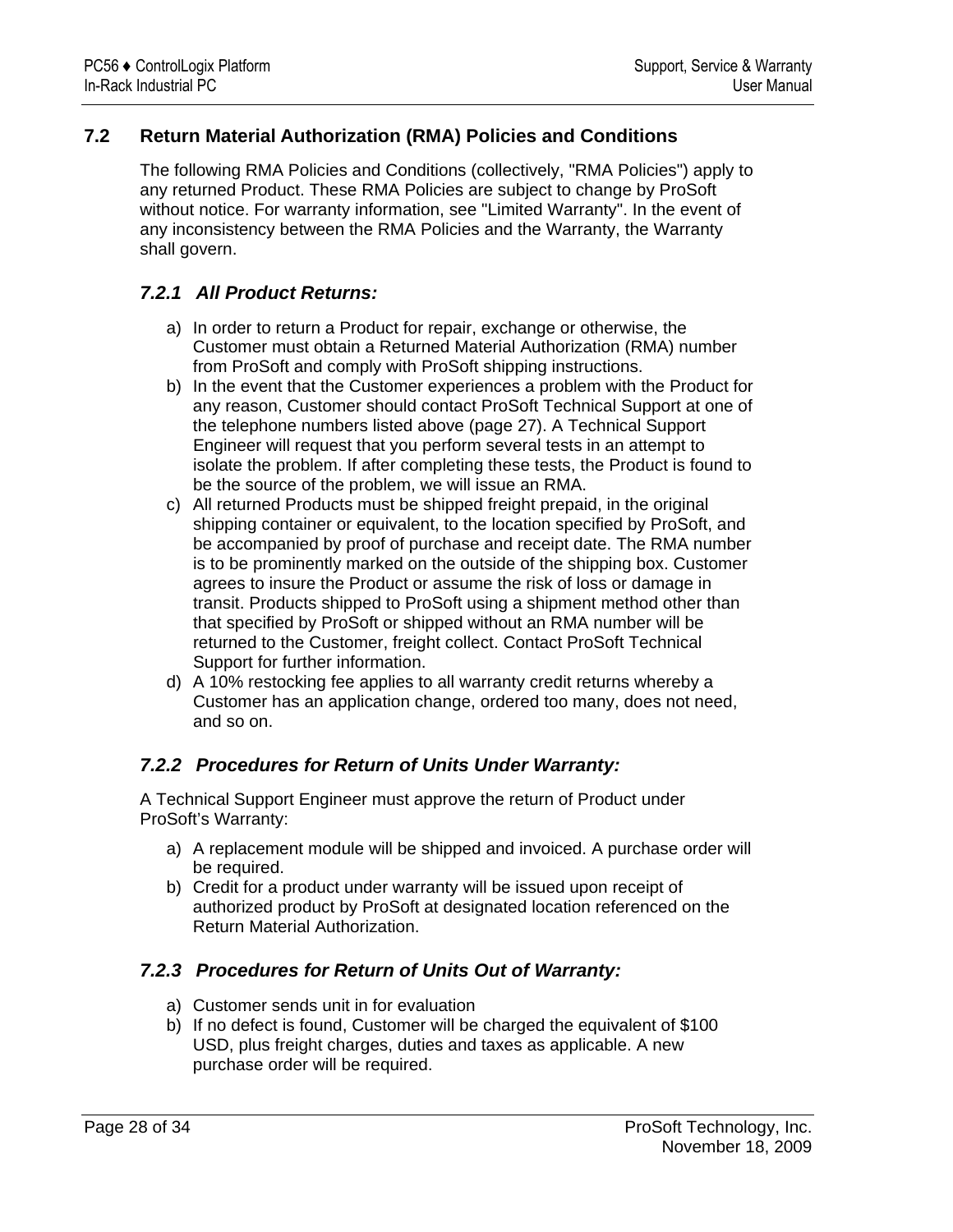<span id="page-28-0"></span>c) If unit is repaired, charge to Customer will be 30% of current list price (USD) plus freight charges, duties and taxes as applicable. A new purchase order will be required or authorization to use the purchase order submitted for evaluation fee.

The following is a list of non-repairable units:

- o 3150 All
- $\circ$  3750
- $\circ$  3600 All
- o 3700
- o 3170 All
- $\degree$  3250
- $\circ$  1560 Can be repaired, only if defect is the power supply
- o 1550 Can be repaired, only if defect is the power supply
- $\circ$  3350
- o 3300
- o 1500 All

## **7.3 LIMITED WARRANTY**

This Limited Warranty ("Warranty") governs all sales of hardware, software and other products (collectively, "Product") manufactured and/or offered for sale by ProSoft, and all related services provided by ProSoft, including maintenance, repair, warranty exchange, and service programs (collectively, "Services"). By purchasing or using the Product or Services, the individual or entity purchasing or using the Product or Services ("Customer") agrees to all of the terms and provisions (collectively, the "Terms") of this Limited Warranty. All sales of software or other intellectual property are, in addition, subject to any license agreement accompanying such software or other intellectual property.

## *7.3.1 What Is Covered By This Warranty*

a) *Warranty On New Products*: ProSoft warrants, to the original purchaser, that the Product that is the subject of the sale will (1) conform to and perform in accordance with published specifications prepared, approved and issued by ProSoft, and (2) will be free from defects in material or workmanship; provided these warranties only cover Product that is sold as new. This Warranty expires three years from the date of shipment (the "Warranty Period"). If the Customer discovers within the Warranty Period a failure of the Product to conform to specifications, or a defect in material or workmanship of the Product, the Customer must promptly notify ProSoft by fax, email or telephone. In no event may that notification be received by ProSoft later than 39 months. Within a reasonable time after notification, ProSoft will correct any failure of the Product to conform to specifications or any defect in material or workmanship of the Product, with either new or used replacement parts. Such repair, including both parts and labor, will be performed at ProSoft's expense. All warranty service will be performed at service centers designated by ProSoft.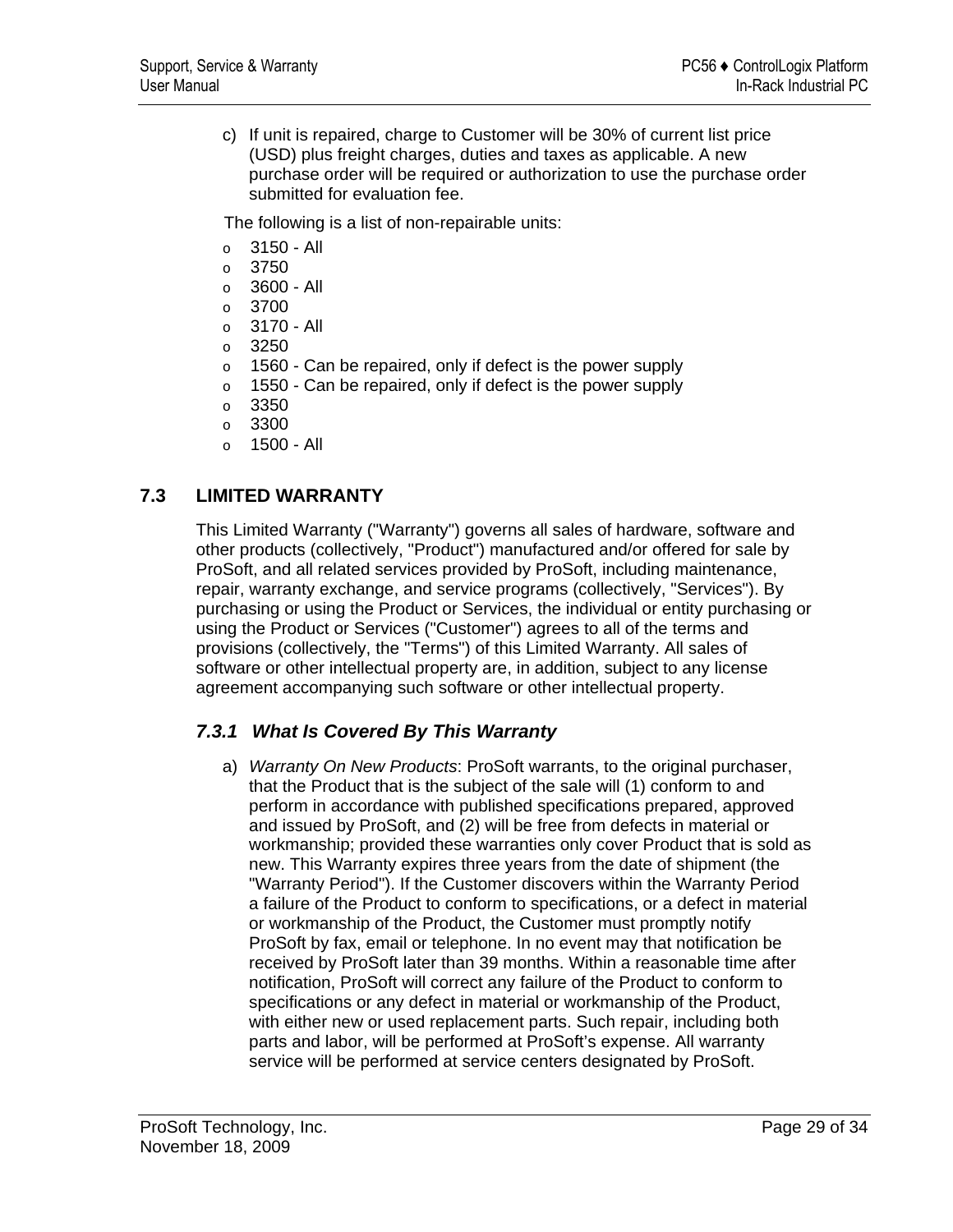b) *Warranty On Services*: Materials and labor performed by ProSoft to repair a verified malfunction or defect are warranteed in the terms specified above for new Product, provided said warranty will be for the period remaining on the original new equipment warranty or, if the original warranty is no longer in effect, for a period of 90 days from the date of repair.

## *7.3.2 What Is Not Covered By This Warranty*

- a) ProSoft makes no representation or warranty, expressed or implied, that the operation of software purchased from ProSoft will be uninterrupted or error free or that the functions contained in the software will meet or satisfy the purchaser's intended use or requirements; the Customer assumes complete responsibility for decisions made or actions taken based on information obtained using ProSoft software.
- b) This Warranty does not cover the failure of the Product to perform specified functions, or any other non-conformance, defects, losses or damages caused by or attributable to any of the following: (i) shipping; (ii) improper installation or other failure of Customer to adhere to ProSoft's specifications or instructions; (iii) unauthorized repair or maintenance; (iv) attachments, equipment, options, parts, software, or user-created programming (including, but not limited to, programs developed with any IEC 61131-3, "C" or any variant of "C" programming languages) not furnished by ProSoft; (v) use of the Product for purposes other than those for which it was designed; (vi) any other abuse, misapplication, neglect or misuse by the Customer; (vii) accident, improper testing or causes external to the Product such as, but not limited to, exposure to extremes of temperature or humidity, power failure or power surges; or (viii) disasters such as fire, flood, earthquake, wind and lightning.
- c) The information in this Agreement is subject to change without notice. ProSoft shall not be liable for technical or editorial errors or omissions made herein; nor for incidental or consequential damages resulting from the furnishing, performance or use of this material. The user guide included with your original product purchase from ProSoft contains information protected by copyright. No part of the guide may be duplicated or reproduced in any form without prior written consent from ProSoft.

## *7.3.3 Disclaimer Regarding High Risk Activities*

Product manufactured or supplied by ProSoft is not fault tolerant and is not designed, manufactured or intended for use in hazardous environments requiring fail-safe performance including and without limitation: the operation of nuclear facilities, aircraft navigation of communication systems, air traffic control, direct life support machines or weapons systems in which the failure of the product could lead directly or indirectly to death, personal injury or severe physical or environmental damage (collectively, "high risk activities"). ProSoft specifically disclaims any express or implied warranty of fitness for high risk activities.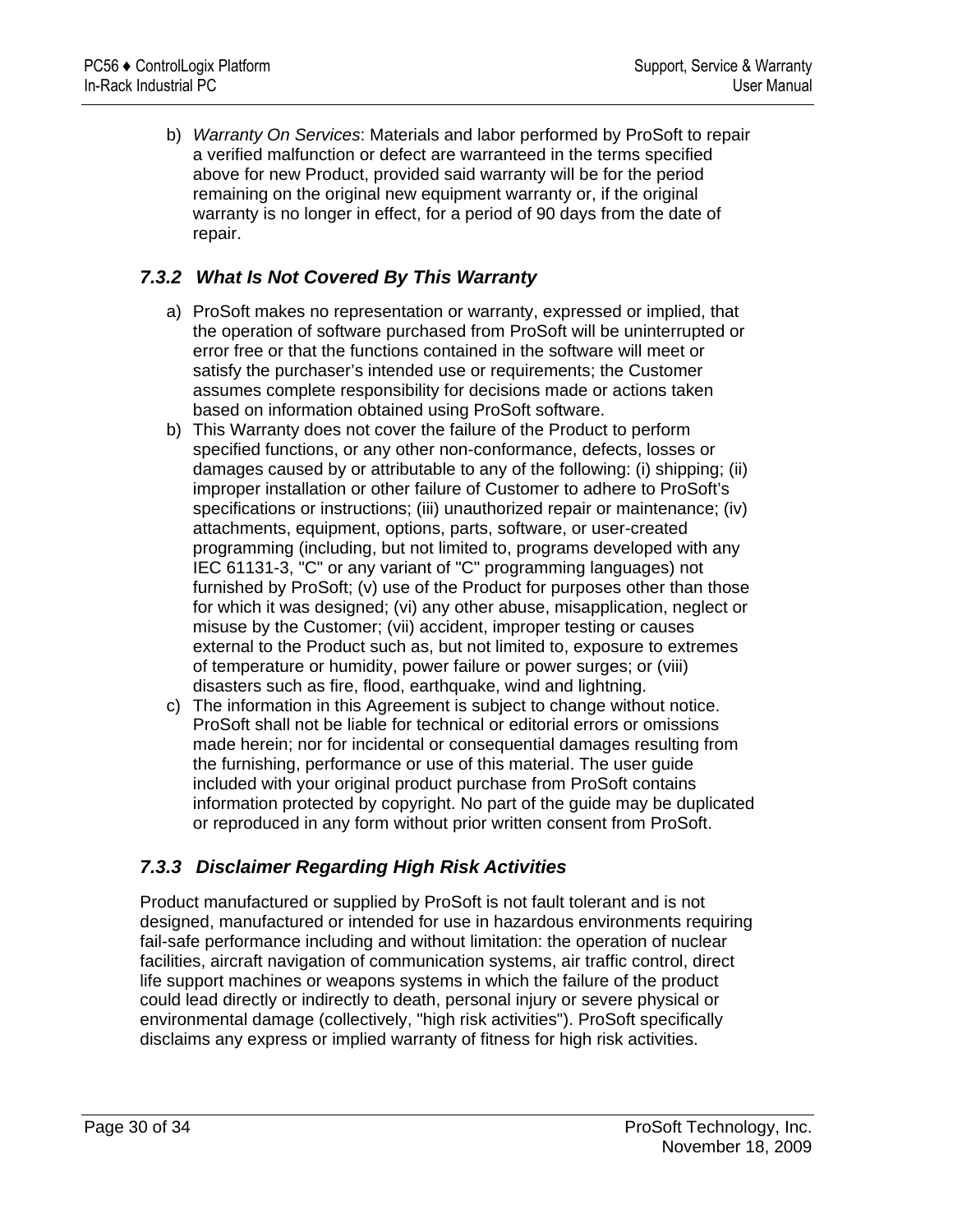# *7.3.4 Intellectual Property Indemnity*

Buyer shall indemnify and hold harmless ProSoft and its employees from and against all liabilities, losses, claims, costs and expenses (including attorney's fees and expenses) related to any claim, investigation, litigation or proceeding (whether or not ProSoft is a party) which arises or is alleged to arise from Buyer's acts or omissions under these Terms or in any way with respect to the Products. Without limiting the foregoing, Buyer (at its own expense) shall indemnify and hold harmless ProSoft and defend or settle any action brought against such Companies to the extent based on a claim that any Product made to Buyer specifications infringed intellectual property rights of another party. ProSoft makes no warranty that the product is or will be delivered free of any person's claiming of patent, trademark, or similar infringement. The Buyer assumes all risks (including the risk of suit) that the product or any use of the product will infringe existing or subsequently issued patents, trademarks, or copyrights.

- a) Any documentation included with Product purchased from ProSoft is protected by copyright and may not be duplicated or reproduced in any form without prior written consent from ProSoft.
- b) ProSoft's technical specifications and documentation that are included with the Product are subject to editing and modification without notice.
- c) Transfer of title shall not operate to convey to Customer any right to make, or have made, any Product supplied by ProSoft.
- d) Customer is granted no right or license to use any software or other intellectual property in any manner or for any purpose not expressly permitted by any license agreement accompanying such software or other intellectual property.
- e) Customer agrees that it shall not, and shall not authorize others to, copy software provided by ProSoft (except as expressly permitted in any license agreement accompanying such software); transfer software to a third party separately from the Product; modify, alter, translate, decode, decompile, disassemble, reverse-engineer or otherwise attempt to derive the source code of the software or create derivative works based on the software; export the software or underlying technology in contravention of applicable US and international export laws and regulations; or use the software other than as authorized in connection with use of Product.
- f) **Additional Restrictions Relating To Software And Other Intellectual Property**

In addition to compliance with the Terms of this Warranty, Customers purchasing software or other intellectual property shall comply with any license agreement accompanying such software or other intellectual property. Failure to do so may void this Warranty with respect to such software and/or other intellectual property.

# *7.3.5 Disclaimer of all Other Warranties*

The Warranty set forth in What Is Covered By This Warranty (page [29\)](#page-28-0) are in lieu of all other warranties, express or implied, including but not limited to the implied warranties of merchantability and fitness for a particular purpose.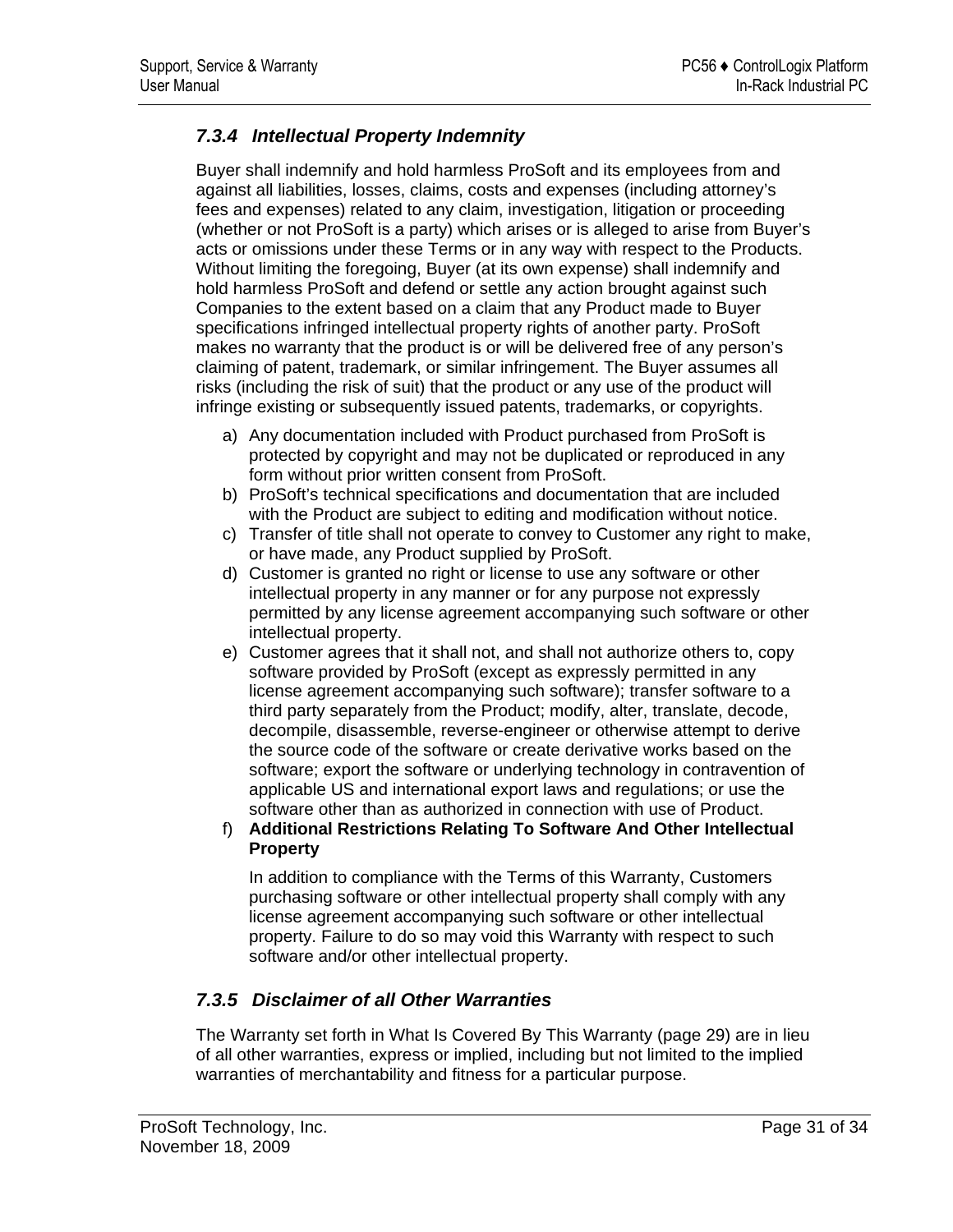# *7.3.6 Limitation of Remedies \*\**

In no event will ProSoft or its Dealer be liable for any special, incidental or consequential damages based on breach of warranty, breach of contract, negligence, strict tort or any other legal theory. Damages that ProSoft or its Dealer will not be responsible for included, but are not limited to: Loss of profits; loss of savings or revenue; loss of use of the product or any associated equipment; loss of data; cost of capital; cost of any substitute equipment, facilities, or services; downtime; the claims of third parties including, customers of the Purchaser; and, injury to property.

\*\* Some areas do not allow time limitations on an implied warranty, or allow the exclusion or limitation of incidental or consequential damages. In such areas, the above limitations may not apply. This Warranty gives you specific legal rights, and you may also have other rights which vary from place to place.

# *7.3.7 Time Limit for Bringing Suit*

Any action for breach of warranty must be commenced within 39 months following shipment of the Product.

# *7.3.8 No Other Warranties*

Unless modified in writing and signed by both parties, this Warranty is understood to be the complete and exclusive agreement between the parties, suspending all oral or written prior agreements and all other communications between the parties relating to the subject matter of this Warranty, including statements made by salesperson. No employee of ProSoft or any other party is authorized to make any warranty in addition to those made in this Warranty. The Customer is warned, therefore, to check this Warranty carefully to see that it correctly reflects those terms that are important to the Customer.

## *7.3.9 Allocation of Risks*

This Warranty allocates the risk of product failure between ProSoft and the Customer. This allocation is recognized by both parties and is reflected in the price of the goods. The Customer acknowledges that it has read this Warranty, understands it, and is bound by its Terms.

## *7.3.10 Controlling Law and Severability*

This Warranty shall be governed by and construed in accordance with the laws of the United States and the domestic laws of the State of California, without reference to its conflicts of law provisions. If for any reason a court of competent jurisdiction finds any provisions of this Warranty, or a portion thereof, to be unenforceable, that provision shall be enforced to the maximum extent permissible and the remainder of this Warranty shall remain in full force and effect. Any cause of action with respect to the Product or Services must be instituted in a court of competent jurisdiction in the State of California.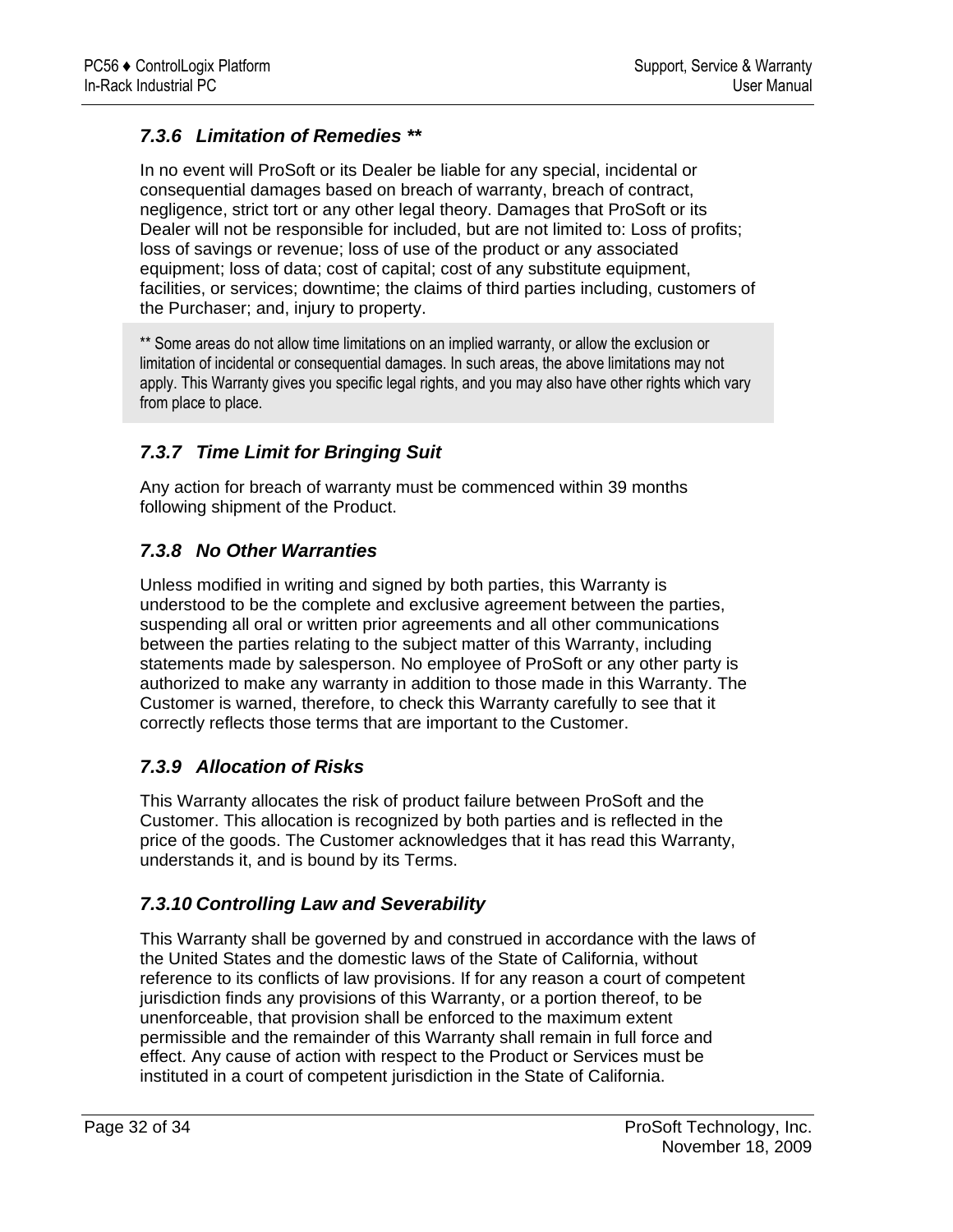# <span id="page-32-0"></span>**Index**

### **A**

Additional Documentation • 7 All Product Returns: • 28 Allocation of Risks • 32 Auxiliary Timer (WinCE Only) • 17

#### **B**

Battery Enable • 16 Battery Enable/ CMOS Clear • 15 Benefits • 12

#### **C**

Cable Connections • 21 COM1 Mode Select • 16 Compatibility Issues • 13 Controlling Law and Severability • 32

#### **D**

DB9 to RJ45 Adaptor (Cable 14) • 25 Disclaimer of all Other Warranties • 31 Disclaimer Regarding High Risk Activities • 30

#### **E**

Engineering Support • 9 Environmental Specifications • 9

#### **F**

 $FAQ \cdot 19$ Four Character Alpha-Numeric Display • 17

#### **H**

Hardware Specifications • 8 How to Contact Us Technical Support • 27, 28

#### **I**

Inserting The Module • 16 Installing PC56 • 15 Intellectual Property Indemnity • 31 Introducing PC56 • 11

#### **K**

Key OEM Features • 12

#### **L**

Limitation of Remedies \*\* • 32 LIMITED WARRANTY • 29

#### **M**

Memory Map • 21

#### **N**

No Other Warranties • 32

#### **O**

Operating System • 9 Overview • 17

#### **P**

PC56 Architecture • 12 PC56 Modules • 2 PC56 Overview • 11 PC56 Software Tools • 13 PC56™ Battery Warning • 3 PCI Configuration Base Addresses • 17 Pinouts • 21, 25 Procedures for Return of Units Out of Warranty: • 28 Procedures for Return of Units Under Warranty: • 28 Product Specifications • 8 ProSoft Technology® Product Documentation • 3

#### **R**

Reference • 21 Reference Material • 8 RESET Functional Description • 17 Reset, Auxiliary Timers and PCI Information • 17 Return Material Authorization (RMA) Policies and Conditions • 28 RS-232 Modem Connection • 23 Null Modem Connection (Hardware Handshaking)  $• 23$ Null Modem Connection (No Hardware Handshaking) • 24 RS-232 Application Port(s) • 22 RS-232 Configuration/Debug Port • 22 RS-422 • 24 RS-485 and RS-422 Tip • 25 RS-485 Application Port(s) • 25

## **S**

Setting Jumpers • 15 Support, Service & Warranty • 27

## **T**

Time Limit for Bringing Suit • 32 Troubleshooting • 19 Turn ON power • 16

#### **U**

Using the USB Ports • 18 Using This Manual • 7